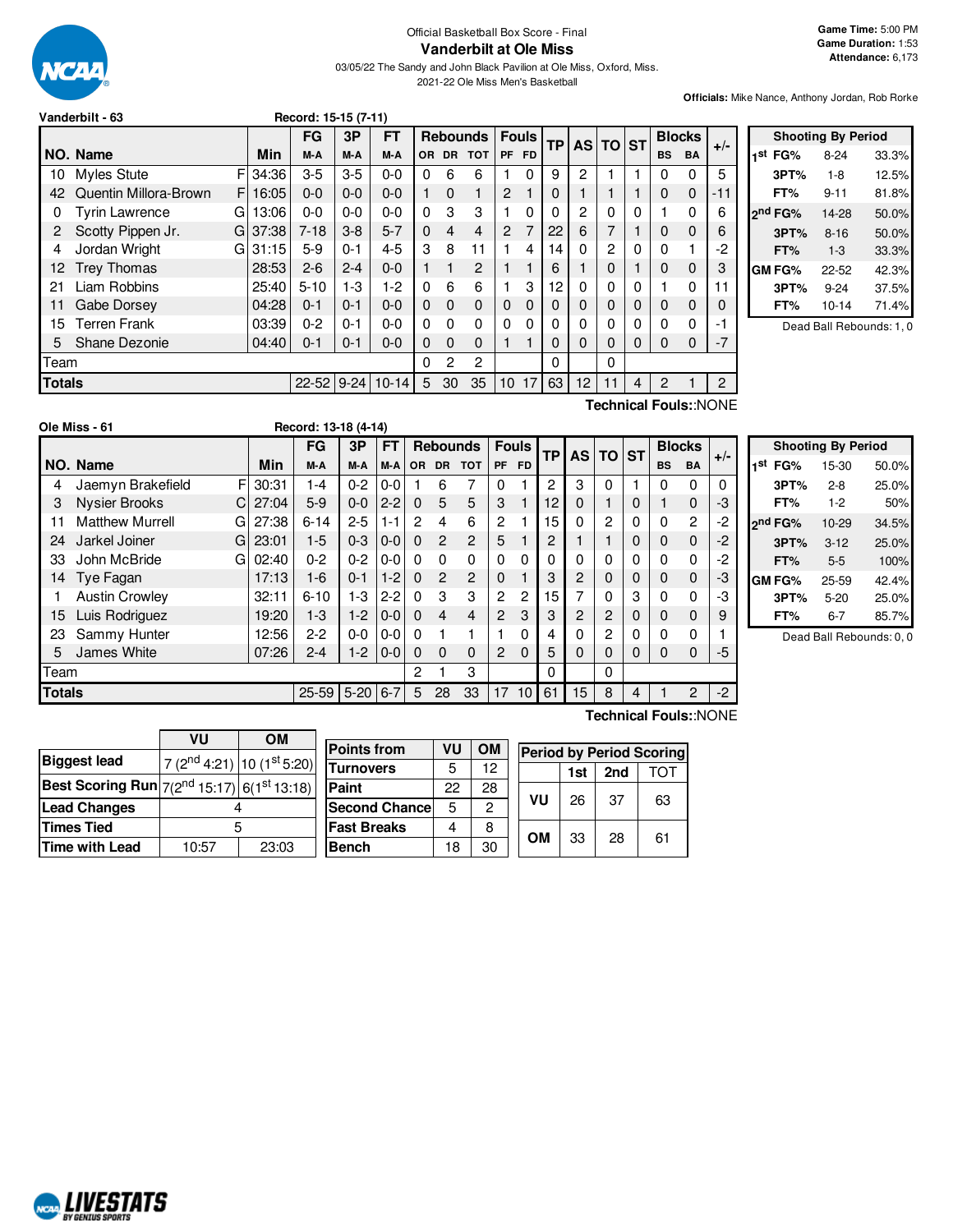

## **Vanderbilt at Ole Miss**

03/05/22 The Sandy and John Black Pavilion at Ole Miss, Oxford, Miss. 2021-22 Ole Miss Men's Basketball

**Officials:** Mike Nance, Anthony Jordan, Rob Rorke

### **Period 1**

| <b>Quarter Starters:</b> |                                                                             |                |            |               |                                      |                                                             |
|--------------------------|-----------------------------------------------------------------------------|----------------|------------|---------------|--------------------------------------|-------------------------------------------------------------|
| <b>OM</b>                | 3 Brooks N                                                                  | 4 Brakefield J |            | 11 Murrell M  | 24 Joiner J                          | 33 McBride J                                                |
| VU                       | 0 Lawrence T                                                                | 2 Pippen Jr. S | 4 Wright J |               | 10 Stute M                           | 42 Millora-Brown Q                                          |
| <b>Game Time</b>         | OM                                                                          |                | Score      | Diff          |                                      | VU                                                          |
| 20:00                    | 3 BROOKS N jumpball won                                                     |                |            |               | 42 MILLORA-BROWN Q jumpball lost     |                                                             |
| 19:34                    | 33 MCBRIDE J 3pt FG, jump shot missed                                       |                |            |               |                                      |                                                             |
| 19:30                    |                                                                             |                |            |               | 0 LAWRENCE T defensive rebound (1)   |                                                             |
| 19:08                    |                                                                             |                |            |               |                                      | 2 PIPPEN JR. S 2pt FG outside the paint, jump shot missed   |
| 19:05                    | 3 BROOKS N defensive rebound (1)                                            |                |            |               |                                      |                                                             |
| 18:55                    | 33 MCBRIDE J 3pt FG, jump shot missed                                       |                |            |               |                                      |                                                             |
| 18:52                    |                                                                             |                |            |               | 10 STUTE M defensive rebound (1)     |                                                             |
| 18:24                    |                                                                             |                |            |               |                                      | 4 WRIGHT J 2pt FG in the paint, jump shot missed            |
| 18:21                    | 3 BROOKS N defensive rebound (2)                                            |                |            |               |                                      |                                                             |
| 18:15                    | 11 MURRELL M 2pt FG in the paint, jump shot blocked                         |                |            |               |                                      |                                                             |
| 18:15                    |                                                                             |                |            |               | 0 LAWRENCE T block (1)               |                                                             |
| 18:15                    | offensive rebound (3)                                                       |                |            |               |                                      |                                                             |
| 18:02                    | 11 MURRELL M 2pt FG second chance in the paint, jump shot<br>missed         |                |            |               |                                      |                                                             |
| 17:59                    |                                                                             |                |            |               | 4 WRIGHT J defensive rebound (1)     |                                                             |
| 17:43                    |                                                                             |                | $0 - 2$    | -2            |                                      | 2 PIPPEN JR. S 2pt FG outside the paint, jump shot made (2) |
| 17:20                    | 33 MCBRIDE J substitution out                                               |                |            |               |                                      |                                                             |
| 17:20                    | 14 FAGAN T substitution in                                                  |                |            |               |                                      |                                                             |
| 17:20                    | 11 MURRELL M 3pt FG, jump shot missed                                       |                |            |               |                                      |                                                             |
| 17:20                    |                                                                             |                |            |               | 4 WRIGHT J defensive rebound (2)     |                                                             |
| 17:11                    |                                                                             |                |            |               |                                      | 42 MILLORA-BROWN Q turnover travel (1)                      |
| 16:57                    | 24 JOINER J 2pt FG from turnover outside the paint, jump shot<br>made $(2)$ |                | $2 - 2$    | 0             |                                      |                                                             |
| 16:57                    | 4 BRAKEFIELD J assist (1)                                                   |                |            |               |                                      |                                                             |
| 16:42                    |                                                                             |                |            |               |                                      | 2 PIPPEN JR. S 2pt FG in the paint, jump shot missed        |
| 16:39                    |                                                                             |                |            |               |                                      | 42 MILLORA-BROWN Q offensive rebound (1)                    |
| 16:25                    | 24 JOINER J foul shooting (1 - 1)                                           |                |            |               | 4 WRIGHT J foul drawn (1)            |                                                             |
| 16:25                    |                                                                             |                |            |               | 4 WRIGHT J free throw 1 - 2 missed   |                                                             |
| 16:25                    |                                                                             |                |            |               | offensive dead ball rebound (1)      |                                                             |
| 16:25                    |                                                                             |                | $2 - 3$    | -1            | 4 WRIGHT J free throw 2 - 2 made (1) |                                                             |
| 16:16                    | 3 BROOKS N 2pt FG in the paint, layup made (2)                              |                | $4 - 3$    | $\mathbf{1}$  |                                      |                                                             |
| 16:16                    | 14 FAGAN T assist (1)                                                       |                |            |               |                                      |                                                             |
| 15:58                    |                                                                             |                | $4 - 5$    | $-1$          |                                      | 2 PIPPEN JR. S 2pt FG in the paint, layup made (4)          |
| 15:58                    |                                                                             |                |            |               | 42 MILLORA-BROWN Q assist (1)        |                                                             |
| 15:44                    | 11 MURRELL M 2pt FG outside the paint, jump shot made (2)                   |                | $6-5$      | $\mathbf{1}$  |                                      |                                                             |
| 15:12                    |                                                                             |                |            |               | 2 PIPPEN JR. S turnover bad pass (1) |                                                             |
| 15:12                    |                                                                             |                |            | Timeout media |                                      |                                                             |
| 15:12                    | 24 JOINER J substitution out                                                |                |            |               |                                      |                                                             |
| 15:12                    | 1 CROWLEY A substitution in                                                 |                |            |               |                                      |                                                             |
| 15:12                    |                                                                             |                |            |               | 0 LAWRENCE T substitution out        |                                                             |
| 15:12                    |                                                                             |                |            |               | 42 MILLORA-BROWN Q substitution out  |                                                             |
| 15:12                    |                                                                             |                |            |               | 12 THOMAS T substitution in          |                                                             |
| 15:12                    |                                                                             |                |            |               | 21 ROBBINS L substitution in         |                                                             |

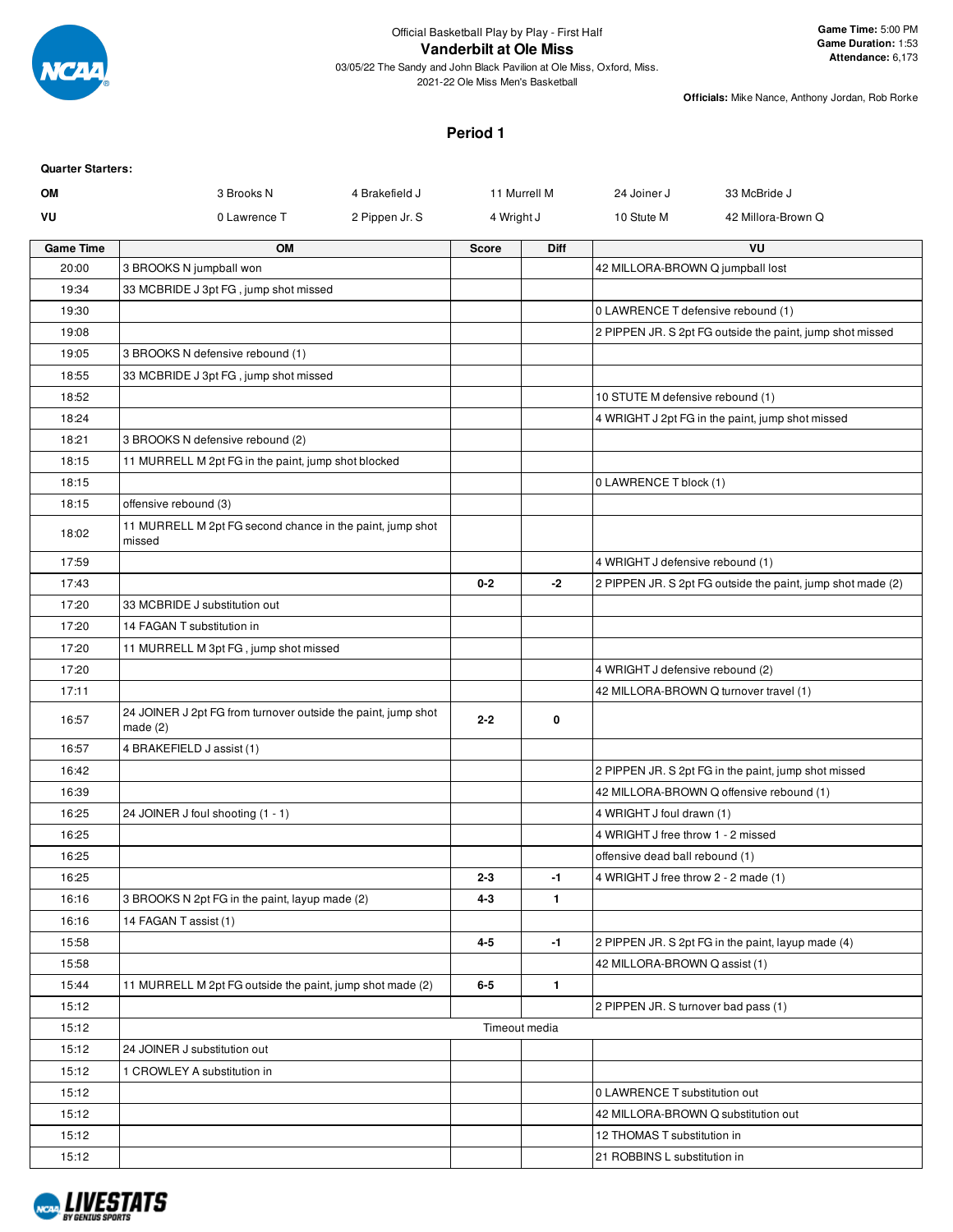

2021-22 Ole Miss Men's Basketball

| <b>Game Time</b> | <b>OM</b>                                                                  | <b>Score</b> | <b>Diff</b>    | VU                                                      |
|------------------|----------------------------------------------------------------------------|--------------|----------------|---------------------------------------------------------|
| 14:58            | 4 BRAKEFIELD J 2pt FG from turnover in the paint, jump shot<br>missed      |              |                |                                                         |
| 14:54            |                                                                            |              |                | 21 ROBBINS L defensive rebound (1)                      |
| 14:51            |                                                                            |              |                | 2 PIPPEN JR. S turnover bad pass (2)                    |
| 14:41            | 4 BRAKEFIELD J 2pt FG from turnover in the paint, layup made<br>(2)        | $8-5$        | 3              |                                                         |
| 14:41            | 1 CROWLEY A assist (1)                                                     |              |                |                                                         |
| 14:17            |                                                                            |              |                | 21 ROBBINS L 2pt FG outside the paint, jump shot missed |
| 14:13            | 14 FAGAN T defensive rebound (1)                                           |              |                |                                                         |
| 14:01            | 3 BROOKS N 2pt FG in the paint, jump shot missed                           |              |                |                                                         |
| 13:58            | 4 BRAKEFIELD J offensive rebound (1)                                       |              |                |                                                         |
| 13:56            | 4 BRAKEFIELD J 3pt FG second chance, jump shot missed                      |              |                |                                                         |
| 13:55            |                                                                            |              |                | defensive rebound (7)                                   |
| 13:54            | 3 BROOKS N foul personal (1 - 2)                                           |              |                | 21 ROBBINS L foul drawn (1)                             |
| 13:54            | 3 BROOKS N substitution out                                                |              |                |                                                         |
| 13:54            | 4 BRAKEFIELD J substitution out                                            |              |                |                                                         |
| 13:54            | 15 RODRIGUEZ L substitution in                                             |              |                |                                                         |
| 13:54            | 23 HUNTER S substitution in                                                |              |                |                                                         |
| 13:54            |                                                                            |              |                | 4 WRIGHT J substitution out                             |
| 13:54            |                                                                            |              |                | 11 DORSEY G substitution in                             |
| 13:26            |                                                                            |              |                | 11 DORSEY G 3pt FG, jump shot missed                    |
| 13:22            | 11 MURRELL M defensive rebound (1)                                         |              |                |                                                         |
| 13:18            | 1 CROWLEY A 2pt FG in the paint, layup made (2)                            | $10 - 5$     | 5              |                                                         |
| 13:03            |                                                                            | $10 - 7$     | 3              | 2 PIPPEN JR. S 2pt FG in the paint, layup made (6)      |
| 12:43            | 23 HUNTER S 2pt FG in the paint, jump shot made (2)                        | $12 - 7$     | 5              |                                                         |
| 12:43            | 15 RODRIGUEZ L assist (1)                                                  |              |                |                                                         |
| 12:29            |                                                                            |              |                | 10 STUTE M 3pt FG, jump shot missed                     |
| 12:25            | 23 HUNTER S defensive rebound (1)                                          |              |                |                                                         |
| 12:20            | 1 CROWLEY A 2pt FG in the paint, jump shot missed                          |              |                |                                                         |
| 12:17            |                                                                            |              |                | 21 ROBBINS L defensive rebound (2)                      |
| 12:06            |                                                                            | $12 - 10$    | $\overline{2}$ | 10 STUTE M 3pt FG, jump shot made (3)                   |
| 12:06            |                                                                            |              |                | 2 PIPPEN JR. S assist (1)                               |
| 11:34            | 23 HUNTER S turnover lost ball (1)                                         |              |                | 10 STUTE M steal (1)                                    |
| 11:30            | 1 CROWLEY A steal (1)                                                      |              |                | 2 PIPPEN JR. S turnover lost ball (3)                   |
| 11:24            | 14 FAGAN T 2pt FG fast break from turnover in the paint, layup<br>made (2) | 14-10        | 4              |                                                         |
| 11:04            | 11 MURRELL M foul shooting (1 - 3)                                         |              |                | 2 PIPPEN JR. S foul drawn (1)                           |
| 11:04            |                                                                            |              | Timeout media  |                                                         |
| 11:04            | 11 MURRELL M substitution out                                              |              |                |                                                         |
| 11:04            | 24 JOINER J substitution in                                                |              |                |                                                         |
| 11:04            |                                                                            |              |                | 10 STUTE M substitution out                             |
| 11:04            |                                                                            |              |                | 15 FRANK T substitution in                              |
| 11:04            |                                                                            | 14-11        | 3              | 2 PIPPEN JR. S free throw 1 - 2 made (7)                |
| 11:04            |                                                                            | 14-12        | $\mathbf{2}$   | 2 PIPPEN JR. S free throw 2 - 2 made (8)                |
| 10:35            | 14 FAGAN T 2pt FG outside the paint, jump shot missed                      |              |                |                                                         |
| 10:31            |                                                                            |              |                | 12 THOMAS T defensive rebound (1)                       |
| 10:30            | 23 HUNTER S foul personal (1 - 4)                                          |              |                | 2 PIPPEN JR. S foul drawn (2)                           |
| 10:30            | 14 FAGAN T substitution out                                                |              |                |                                                         |
| 10:30            | 23 HUNTER S substitution out                                               |              |                |                                                         |
| 10:30            | 3 BROOKS N substitution in                                                 |              |                |                                                         |

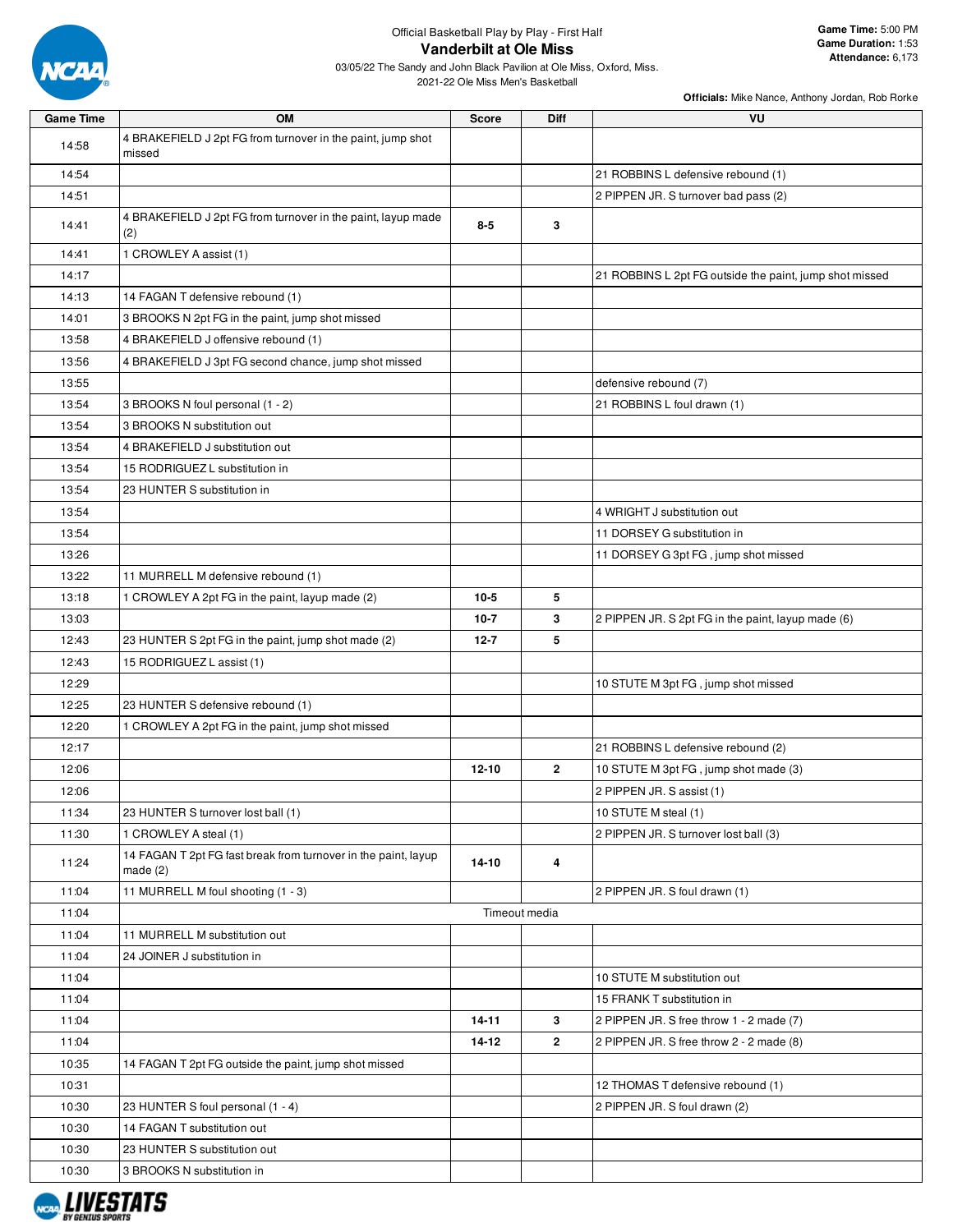

2021-22 Ole Miss Men's Basketball

| <b>Game Time</b> | <b>OM</b>                                                                 | <b>Score</b> | <b>Diff</b>    | VU                                                             |
|------------------|---------------------------------------------------------------------------|--------------|----------------|----------------------------------------------------------------|
| 10:30            | 11 MURRELL M substitution in                                              |              |                |                                                                |
| 10:05            |                                                                           |              |                | 12 THOMAS T 2pt FG in the paint, layup missed                  |
| 10:02            | 24 JOINER J defensive rebound (1)                                         |              |                |                                                                |
| 09:42            | 3 BROOKS N 2pt FG in the paint, dunk, made (4)                            | $16 - 12$    | 4              |                                                                |
| 09:42            | 1 CROWLEY A assist (2)                                                    |              |                |                                                                |
| 09:26            | 11 MURRELL M foul shooting (2 - 5)                                        |              |                | 2 PIPPEN JR. S foul drawn (3)                                  |
| 09:26            |                                                                           | 16-13        | 3              | 2 PIPPEN JR. S free throw 1 - 2 made (9)                       |
| 09:26            | 11 MURRELL M substitution out                                             |              |                |                                                                |
|                  |                                                                           |              |                |                                                                |
| 09:26            | 4 BRAKEFIELD J substitution in                                            |              |                |                                                                |
| 09:26            |                                                                           |              |                | 11 DORSEY G substitution out                                   |
| 09:26            |                                                                           |              |                | 4 WRIGHT J substitution in                                     |
| 09:26            |                                                                           |              |                | 2 PIPPEN JR. S free throw 2 - 2 missed                         |
| 09:25            | 15 RODRIGUEZ L defensive rebound (1)                                      |              |                |                                                                |
| 09:09            | 1 CROWLEY A 2pt FG in the paint, jump shot made (4)                       | $18 - 13$    | 5              |                                                                |
| 09:09            | 15 RODRIGUEZ L assist (2)                                                 |              |                |                                                                |
| 08:59            |                                                                           | $18 - 15$    | 3              | 21 ROBBINS L 2pt FG in the paint, layup made (2)               |
| 08:59            |                                                                           |              |                | 2 PIPPEN JR. S assist (2)                                      |
| 08:41            | 15 RODRIGUEZ L foul drawn (1)                                             |              |                | 4 WRIGHT J foul personal (1 - 1)                               |
| 08:41            |                                                                           |              |                | 2 PIPPEN JR. S substitution out                                |
| 08:41            |                                                                           |              |                | 21 ROBBINS L substitution out                                  |
| 08:41            |                                                                           |              |                | 5 DEZONIE S substitution in                                    |
| 08:41            |                                                                           |              |                | 42 MILLORA-BROWN Q substitution in                             |
| 08:40            | 3 BROOKS N 2pt FG in the paint, dunk, made (6)                            | $20 - 15$    | 5              |                                                                |
| 08:40            | 1 CROWLEY A assist (3)                                                    |              |                |                                                                |
| 08:08            |                                                                           |              |                | 15 FRANK T 3pt FG, jump shot missed                            |
| 08:06            | defensive rebound (10)                                                    |              |                |                                                                |
| 08:05            | 4 BRAKEFIELD J foul drawn (1)                                             |              |                | 5 DEZONIE S foul personal (1 - 2)                              |
| 07:51            | 15 RODRIGUEZ L turnover bad pass (1)                                      |              |                | 12 THOMAS T steal (1)                                          |
| 07:40            |                                                                           |              |                | 15 FRANK T 2pt FG from turnover in the paint, jump shot missed |
| 07:36            | 15 RODRIGUEZ L defensive rebound (2)                                      |              |                |                                                                |
| 07:25            | 3 BROOKS N foul offensive (2 - 6)                                         |              |                | 5 DEZONIE S foul drawn (1)                                     |
| 07:25            | 3 BROOKS N turnover offensive (1)                                         |              |                |                                                                |
| 07:25            |                                                                           |              | Timeout media  |                                                                |
| 07:25            | 3 BROOKS N substitution out                                               |              |                |                                                                |
| 07:25            | 23 HUNTER S substitution in                                               |              |                |                                                                |
| 07:25            |                                                                           |              |                | 15 FRANK T substitution out                                    |
| 07:25            |                                                                           |              |                |                                                                |
|                  |                                                                           |              |                | 10 STUTE M substitution in                                     |
| 07:14            | 1 CROWLEY A steal (2)                                                     |              |                | 4 WRIGHT J turnover bad pass (1)                               |
| 06:47            | 1 CROWLEY A 2pt FG from turnover outside the paint, jump<br>shot made (6) | $22 - 15$    | $\overline{7}$ |                                                                |
| 06:34            |                                                                           |              |                | 12 THOMAS T 2pt FG in the paint, jump shot missed              |
| 06:31            |                                                                           |              |                | 12 THOMAS T offensive rebound (2)                              |
| 06:19            | 24 JOINER J foul personal (2 - 7)                                         |              |                | 4 WRIGHT J foul drawn (2)                                      |
| 06:19            |                                                                           |              |                | 12 THOMAS T substitution out                                   |
| 06:19            |                                                                           |              |                | 2 PIPPEN JR. S substitution in                                 |
| 06:19            | 24 JOINER J substitution out                                              |              |                |                                                                |
| 06:19            | 14 FAGAN T substitution in                                                |              |                |                                                                |
| 06:19            |                                                                           | 22-16        | 6              | 4 WRIGHT J 1&1 free throw 1 made (2)                           |
| 06:19            |                                                                           | 22-17        | 5              | 4 WRIGHT J 1&1 free throw 2 made (3)                           |

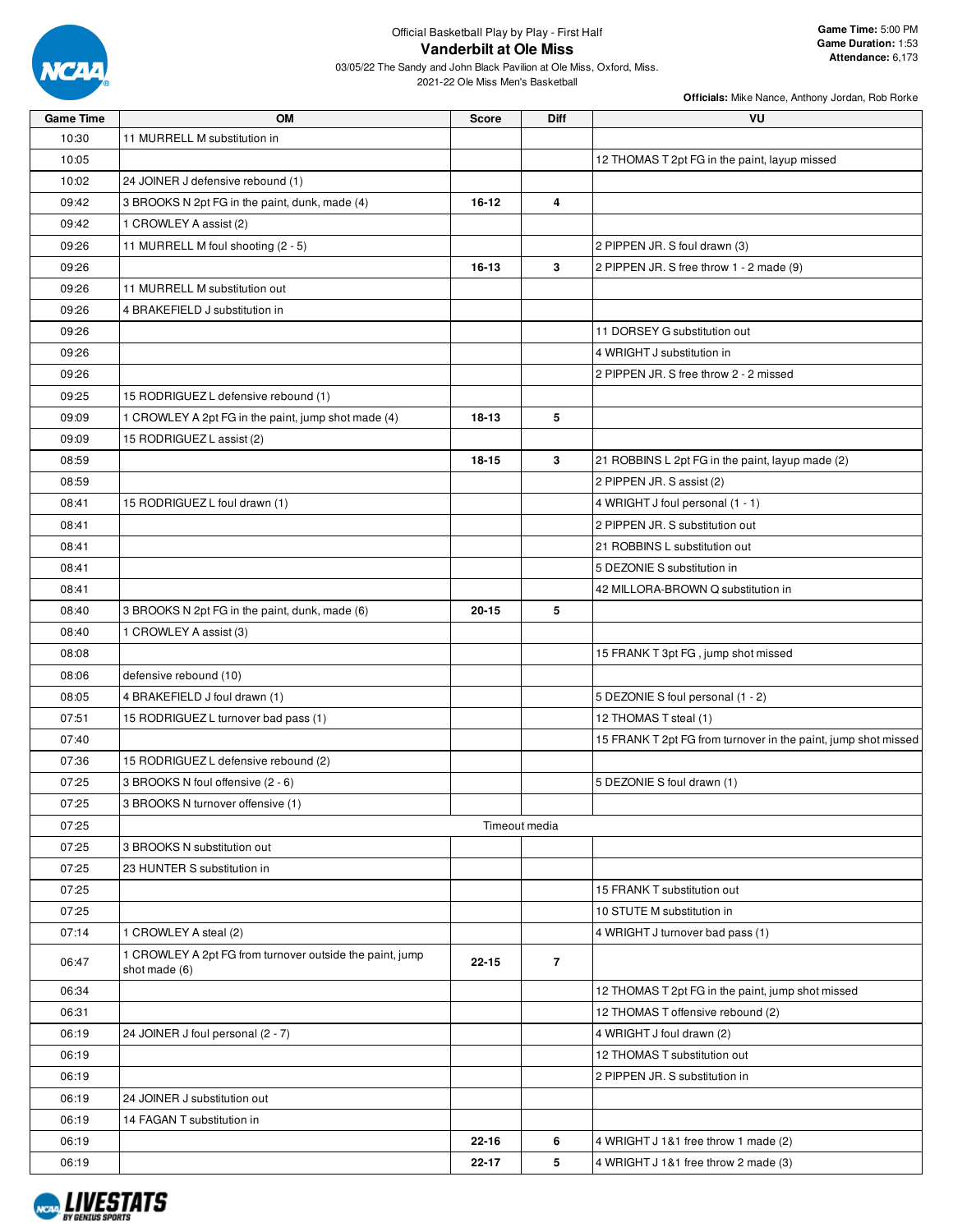

| VU<br><b>Game Time</b><br><b>OM</b><br>Diff<br>Score                                         |  |
|----------------------------------------------------------------------------------------------|--|
| 06:08<br>23 HUNTER S turnover lost ball (2)<br>42 MILLORA-BROWN Q steal (1)                  |  |
| 05:56<br>5 DEZONIE S 3pt FG from turnover, jump shot missed                                  |  |
| 05:52<br>1 CROWLEY A defensive rebound (1)                                                   |  |
| 05:45<br>1 CROWLEY A 2pt FG outside the paint, jump shot made (8)<br>24-17<br>$\overline{7}$ |  |
| 05:29<br>2 PIPPEN JR. S 3pt FG, jump shot missed                                             |  |
| 05:25<br>14 FAGAN T defensive rebound (2)                                                    |  |
| 05:20<br>1 CROWLEY A 3pt FG fast break, jump shot made (11)<br>$27 - 17$<br>10               |  |
| 05:20<br>14 FAGAN T assist (2)                                                               |  |
| 04:52<br>4 WRIGHT J 3pt FG, jump shot missed                                                 |  |
| 04:48<br>4 BRAKEFIELD J defensive rebound (2)                                                |  |
| 15 RODRIGUEZ L 2pt FG in the paint, jump shot missed<br>04:31                                |  |
| 04:27<br>10 STUTE M defensive rebound (2)                                                    |  |
| 04:17<br>2 PIPPEN JR. S 2pt FG in the paint, jump shot missed                                |  |
| 4 WRIGHT J offensive rebound (3)<br>04:14                                                    |  |
| 04:01<br>1 CROWLEY A substitution out                                                        |  |
| 04:01<br>5 WHITE J substitution in                                                           |  |
| 04:01<br>5 DEZONIE S substitution out                                                        |  |
| 04:01<br>42 MILLORA-BROWN Q substitution out                                                 |  |
| 04:01<br>0 LAWRENCE T substitution in                                                        |  |
| 04:01<br>21 ROBBINS L substitution in                                                        |  |
| 03:57<br>4 BRAKEFIELD J steal (1)<br>2 PIPPEN JR. S turnover lost ball (4)                   |  |
| 14 FAGAN T 2pt FG from turnover outside the paint, jump shot<br>03:38<br>missed              |  |
| 03:35<br>0 LAWRENCE T defensive rebound (2)                                                  |  |
| 8<br>03:18<br>$27 - 19$<br>21 ROBBINS L 2pt FG outside the paint, jump shot made (4)         |  |
| 03:18<br>0 LAWRENCE T assist (1)                                                             |  |
| 03:04<br>5 WHITE J 2pt FG outside the paint, jump shot made (2)<br>29-19<br>10               |  |
| 8<br>02:48<br>29-21<br>4 WRIGHT J 2pt FG in the paint, layup made (5)                        |  |
| 02:48<br>15 RODRIGUEZ L foul shooting (1 - 8)<br>4 WRIGHT J foul drawn (3)                   |  |
| 02:48<br>Timeout media                                                                       |  |
| 02:48<br>15 RODRIGUEZ L substitution out                                                     |  |
| 02:48<br>23 HUNTER S substitution out                                                        |  |
| 02:48<br>1 CROWLEY A substitution in                                                         |  |
| 02:48<br>3 BROOKS N substitution in                                                          |  |
| $\overline{7}$<br>02:48<br>29-22<br>4 WRIGHT J free throw 1 - 1 made (6)                     |  |
| 14 FAGAN T 3pt FG, jump shot missed<br>02:20                                                 |  |
| 02:16<br>4 WRIGHT J defensive rebound (4)                                                    |  |
| 3 BROOKS N foul personal (3 - 9)<br>2 PIPPEN JR. S foul drawn (4)<br>02:01                   |  |
| 6<br>02:01<br>29-23<br>2 PIPPEN JR. S 1&1 free throw 1 made (10)                             |  |
| 02:01<br>3 BROOKS N substitution out                                                         |  |
| 23 HUNTER S substitution in<br>02:01                                                         |  |
| 5<br>02:01<br>29-24<br>2 PIPPEN JR. S 1&1 free throw 2 made (11)                             |  |
| 01:45<br>1 CROWLEY A 3pt FG, jump shot missed                                                |  |
| 01:41<br>21 ROBBINS L defensive rebound (3)                                                  |  |
| 01:32<br>10 STUTE M 3pt FG, jump shot missed                                                 |  |
| 01:29<br>1 CROWLEY A defensive rebound (2)                                                   |  |
| 01:24<br>14 FAGAN T foul drawn (1)<br>0 LAWRENCE T foul shooting (1 - 3)                     |  |
| 6<br>01:24<br>14 FAGAN T free throw fast break 1 - 2 made (3)<br>30-24                       |  |
| 01:24<br>14 FAGAN T free throw fast break 2 - 2 missed                                       |  |

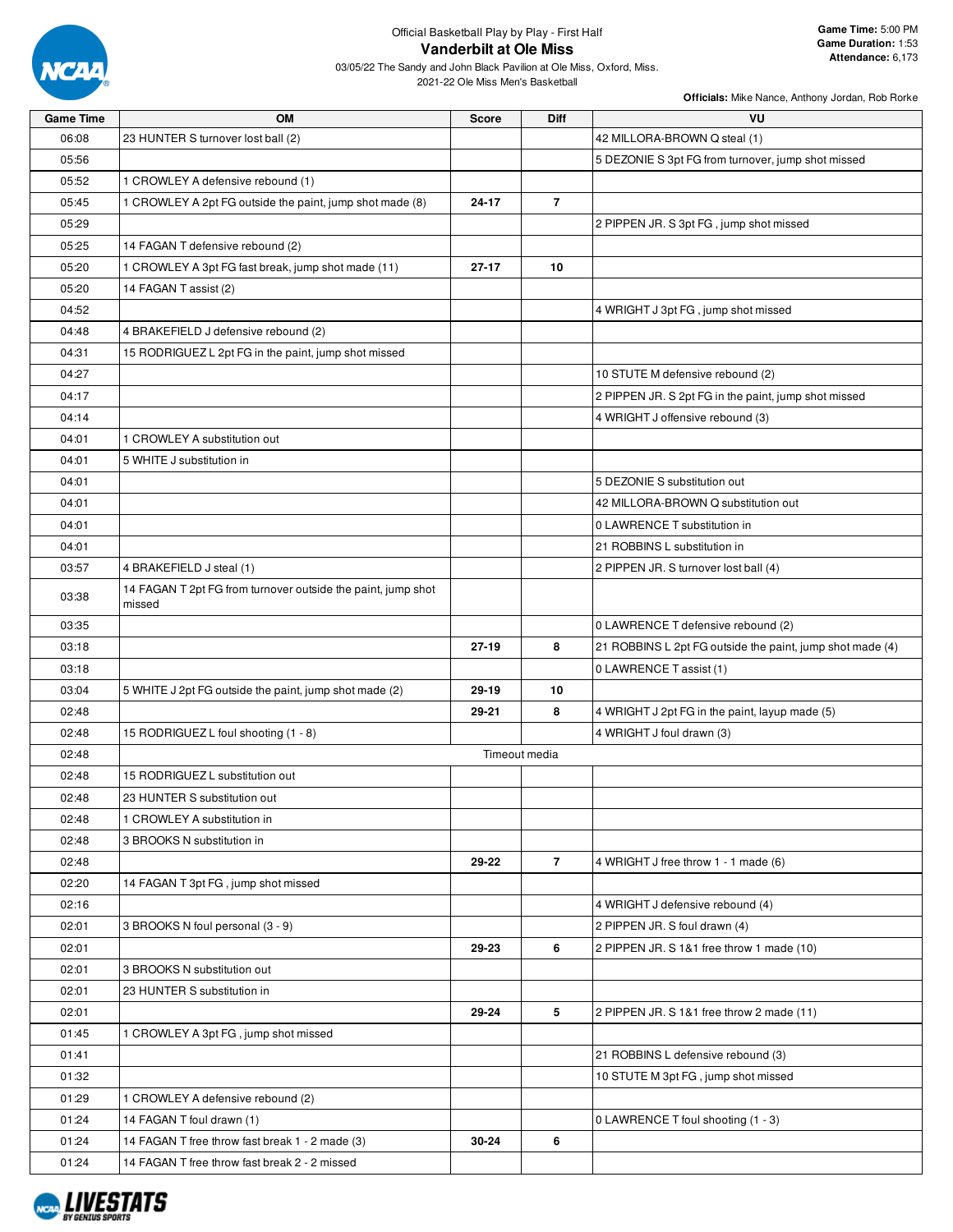

## Official Basketball Play by Play - First Half **Vanderbilt at Ole Miss**

03/05/22 The Sandy and John Black Pavilion at Ole Miss, Oxford, Miss.

2021-22 Ole Miss Men's Basketball

| <b>Game Time</b> | <b>OM</b>                                             | <b>Score</b>         | <b>Diff</b>    | VU                                               |
|------------------|-------------------------------------------------------|----------------------|----------------|--------------------------------------------------|
| 01:23            |                                                       |                      |                | 10 STUTE M defensive rebound (3)                 |
| 01:01            |                                                       | $30 - 26$            | 4              | 4 WRIGHT J 2pt FG in the paint, layup made (8)   |
| 00:36            | 14 FAGAN T 2pt FG outside the paint, jump shot missed |                      |                |                                                  |
| 00:33            |                                                       |                      |                | 10 STUTE M defensive rebound (4)                 |
| 00:27            |                                                       |                      |                | Timeout 30 Sec                                   |
| 00:27            | 14 FAGAN T substitution out                           |                      |                |                                                  |
| 00:27            | 15 RODRIGUEZ L substitution in                        |                      |                |                                                  |
| 00:11            |                                                       |                      |                | 4 WRIGHT J 2pt FG in the paint, jump shot missed |
| 00:08            | 15 RODRIGUEZ L defensive rebound (3)                  |                      |                |                                                  |
| 00:01            | 5 WHITE J 3pt FG, jump shot made (5)                  | $33 - 26$            | $\overline{7}$ |                                                  |
| 00:01            | 4 BRAKEFIELD J assist (2)                             |                      |                |                                                  |
|                  |                                                       | <b>END OF PERIOD</b> |                |                                                  |
|                  |                                                       | OM 33-26 VU          |                |                                                  |

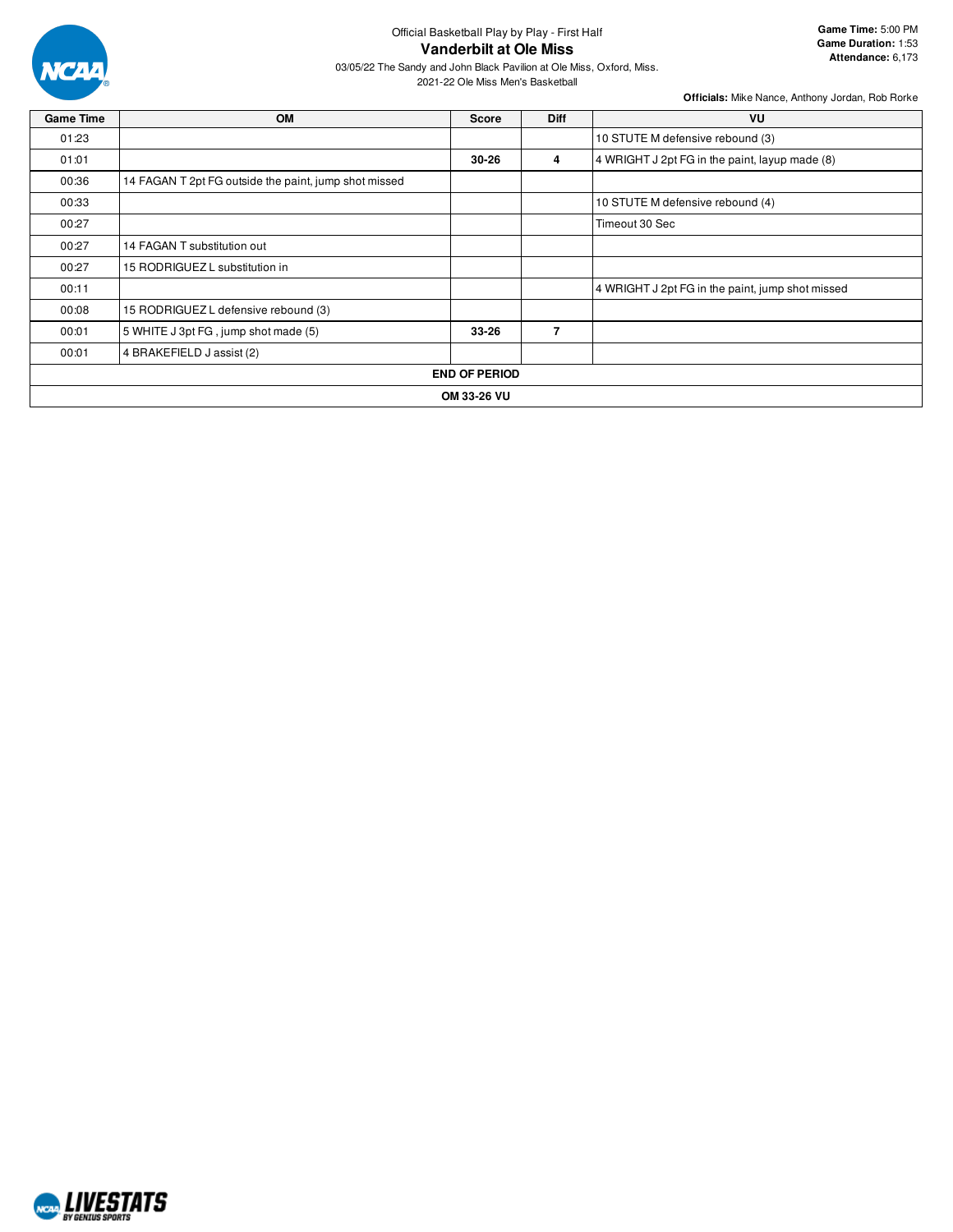

## Official Basketball Box Score - First Half **Vanderbilt at Ole Miss**

03/05/22 The Sandy and John Black Pavilion at Ole Miss, Oxford, Miss. 2021-22 Ole Miss Men's Basketball

**Game Time:** 5:00 PM **Game Duration:** 1:53 **Attendance:** 6,173

**Officials:** Mike Nance, Anthony Jordan, Rob Rorke

|               |                       |    |       | <b>FG</b> | 3P      | <b>FT</b> |          | <b>Rebounds</b> |                |             | <b>Fouls</b> | ТP | AS I          | <b>TO</b> | <b>ST</b> |             | <b>Blocks</b> | $+/-$        |
|---------------|-----------------------|----|-------|-----------|---------|-----------|----------|-----------------|----------------|-------------|--------------|----|---------------|-----------|-----------|-------------|---------------|--------------|
|               | NO. Name              |    | Min   | M-A       | M-A     | M-A       | OR.      | <b>DR</b>       | <b>TOT</b>     | <b>PF</b>   | <b>FD</b>    |    |               |           |           | <b>BS</b>   | <b>BA</b>     |              |
| 10            | <b>Myles Stute</b>    | F  | 16:21 | 1-3       | $1 - 3$ | $0 - 0$   | $\Omega$ | 4               | 4              | $\Omega$    | 0            | 3  | 0             | 0         |           | 0           | 0             | -6           |
| 42            | Quentin Millora-Brown | FI | 09:28 | $0 - 0$   | $0 - 0$ | $0 - 0$   |          | $\Omega$        | 1              | $\Omega$    | $\Omega$     | 0  |               |           |           | 0           | 0             | -8           |
| 0             | <b>Tyrin Lawrence</b> | G  | 08:49 | $0 - 0$   | $0 - 0$ | $0 - 0$   | $\Omega$ | $\overline{2}$  | $\overline{2}$ |             | 0            | 0  |               | 0         | 0         | 1           | 0             | 2            |
| 2             | Scotty Pippen Jr.     | G  | 17:38 | $3 - 7$   | $0 - 1$ | $5-6$     | $\Omega$ | $\mathbf 0$     | $\Omega$       | $\mathbf 0$ | 4            | 11 | $\mathcal{P}$ | 4         | 0         | 0           | 0             | -3           |
| 4             | Jordan Wright         | G  | 15:32 | $2 - 5$   | $0 - 1$ | $4 - 5$   |          | 3               | 4              |             | 3            | 8  | 0             |           | 0         | $\Omega$    | 0             | $-7$         |
| 12            | <b>Trey Thomas</b>    |    | 08:53 | $0 - 2$   | $0 - 0$ | $0 - 0$   |          | 1               | $\mathcal{P}$  | $\mathbf 0$ | 0            | 0  | 0             | 0         |           | 0           | 0             | -6           |
| 21            | Liam Robbins          |    | 10:32 | $2 - 3$   | $0 - 0$ | $0 - 0$   | $\Omega$ | 3               | 3              | $\Omega$    |              | 4  | 0             | $\Omega$  | 0         | $\Omega$    | 0             |              |
| 11            | Gabe Dorsey           |    | 04:28 | $0 - 1$   | $0 - 1$ | $0 - 0$   | $\Omega$ | $\Omega$        | $\Omega$       | $\Omega$    | 0            | 0  | 0             | 0         | 0         | 0           | 0             | 0            |
| 15            | Terren Frank          |    | 03:39 | $0 - 2$   | $0 - 1$ | $0 - 0$   | $\Omega$ | $\Omega$        | $\Omega$       | $\Omega$    | 0            | 0  | 0             | $\Omega$  | 0         | $\Omega$    | $\Omega$      | -1           |
| 5             | Shane Dezonie         |    | 04:40 | $0 - 1$   | $0 - 1$ | $0 - 0$   | $\Omega$ | $\Omega$        | $\Omega$       |             |              | 0  | 0             | 0         | 0         | $\mathbf 0$ | 0             | $-7$         |
| Team          |                       |    |       |           |         |           | $\Omega$ |                 |                |             |              | 0  |               | 0         |           |             |               |              |
| <b>Totals</b> |                       |    |       | $8 - 24$  | $1 - 8$ | $9 - 11$  | 3        | 14              | 17             | 3           | 9            | 26 | 4             | 6         | 3         |             | 0             | $-7$         |
|               |                       |    |       |           |         |           |          |                 |                |             |              |    |               |           |           |             |               | <b>ALONE</b> |

|                     | <b>Shooting By Period</b> |       |
|---------------------|---------------------------|-------|
| 1 <sup>st</sup> FG% | 8-24                      | 33.3% |
| 3PT%                | $1-8$                     | 12.5% |
| FT%                 | $9 - 11$                  | 81.8% |
| GM FG%              | 8-24                      | 33.3% |
| 3PT%                | $1 - 8$                   | 12.5% |
| FT%                 | $9 - 11$                  | 81.8% |

Dead Ball Rebounds: 1, 0

#### **Ole Miss - 33**

**Technical Fouls:**:NONE

|               |                             |       | FG      | 3Р            | <b>FT</b>     |           | <b>Rebounds</b> |                |           | <b>Fouls</b> | <b>TP</b> | <b>AS</b> | <b>TO</b> | <b>ST</b>    | <b>Blocks</b> |             | $+/-$ |
|---------------|-----------------------------|-------|---------|---------------|---------------|-----------|-----------------|----------------|-----------|--------------|-----------|-----------|-----------|--------------|---------------|-------------|-------|
|               | NO. Name                    | Min   | M-A     | $M-A$         | M-A           | <b>OR</b> | <b>DR</b>       | <b>TOT</b>     | <b>PF</b> | <b>FD</b>    |           |           |           |              | <b>BS</b>     | <b>BA</b>   |       |
| 4             | F<br>Jaemyn Brakefield      | 15:32 | 1-3     | $0 - 1$       | $0 - 0$       |           |                 | 2              | 0         |              | 2         | 2         | 0         |              | $\Omega$      | 0           | 7     |
| 3             | <b>Nysier Brooks</b><br>C   | 09:58 | $3-4$   | $0 - 0 0 - 0$ |               | $\Omega$  | $\overline{2}$  | $\mathcal{P}$  | 3         | $\mathbf 0$  | 6         | 0         |           | 0            | $\Omega$      | $\mathbf 0$ | 4     |
| 11            | <b>Matthew Murrell</b><br>G | 10:00 | 1-4     | $0 - 1$       | $0 - 0$       | $\Omega$  |                 |                | 2         | 0            | 2         | 0         | 0         | $\mathbf{0}$ | 0             |             | 5     |
| 24            | Jarkel Joiner<br>G          | 09:33 | $1 - 1$ | $0 - 0 0 - 0$ |               | $\Omega$  |                 |                | 2         | 0            | 2         | 0         | $\Omega$  | $\mathbf 0$  | 0             | $\mathbf 0$ | 4     |
| 33            | John McBride<br>G           | 02:40 | $0 - 2$ | $0-2$         | $0 - 0$       | 0         | $\Omega$        | 0              | 0         | 0            | 0         | 0         | 0         | 0            | $\Omega$      | 0           | $-2$  |
| 14            | Tye Fagan                   | 12:41 | $1-5$   | $0 - 1$       | $1 - 2$       | $\Omega$  | $\overline{2}$  | $\overline{2}$ | 0         |              | 3         | 2         | $\Omega$  | $\mathbf 0$  | 0             | 0           |       |
|               | <b>Austin Crowley</b>       | 13:59 | $5 - 7$ | $1-2$         | $0 - 0$       | $\Omega$  | $\overline{2}$  | $\overline{2}$ | 0         | 0            | 11        | 3         | $\Omega$  | 2            | $\Omega$      | 0           | 8     |
| 15            | Luis Rodriguez              | 11:34 | $0 - 1$ | $0 - 0 0 - 0$ |               | $\Omega$  | 3               | 3              |           |              | 0         | 2         |           | $\mathbf 0$  | $\mathbf 0$   | $\mathbf 0$ | 8     |
| 23            | Sammy Hunter                | 10:02 | 1-1     | $0-0$         | $0 - 0$       | 0         |                 |                |           | 0            | 2         | 0         | 2         | 0            | $\Omega$      | 0           | 3     |
| 5             | James White                 | 04:01 | $2 - 2$ |               | $1 - 110 - 0$ | $\Omega$  | $\Omega$        | $\Omega$       | 0         | 0            | 5         | 0         | 0         | $\Omega$     | $\Omega$      | 0           | -3    |
| Team          |                             |       |         |               |               |           |                 | $\overline{c}$ |           |              | 0         |           | 0         |              |               |             |       |
| <b>Totals</b> |                             |       | 15-30   | $2 - 8$       | $1 - 2$       | 2         | 14              | 16             | 9         | 3            | 33        | 9         | 4         | 3            | $\mathbf 0$   |             |       |

h

| <b>Shooting By Period</b> |         |       |  |  |  |  |  |  |  |  |
|---------------------------|---------|-------|--|--|--|--|--|--|--|--|
| 1st<br>FG%                | 15-30   | 50.0% |  |  |  |  |  |  |  |  |
| 3PT%                      | $2 - 8$ | 25.0% |  |  |  |  |  |  |  |  |
| FT%                       | $1-2$   | 50%   |  |  |  |  |  |  |  |  |
| <b>GM FG%</b>             | 15-30   | 50.0% |  |  |  |  |  |  |  |  |
| 3PT%                      | $2 - 8$ | 25.0% |  |  |  |  |  |  |  |  |
| FT%                       | $1 - 2$ | 50.0% |  |  |  |  |  |  |  |  |

Dead Ball Rebounds: 0, 0

|                         | VU    | ΟM                                       |  |  |  |  |  |
|-------------------------|-------|------------------------------------------|--|--|--|--|--|
| <b>Biggest lead</b>     |       | 2 (1st 17:43) 10 (1st 5:20)              |  |  |  |  |  |
| <b>Best Scoring Run</b> |       | $5(1^{st}2:01)$ 6(1 <sup>st</sup> 13:18) |  |  |  |  |  |
| <b>Lead Changes</b>     |       |                                          |  |  |  |  |  |
| <b>Times Tied</b>       |       |                                          |  |  |  |  |  |
| Time with Lead          | 01:09 | 16:02                                    |  |  |  |  |  |

| <b>Points from</b>    | VU | ΟМ | <b>Period by Period Scoring</b> |                  |    |    |  |  |  |  |
|-----------------------|----|----|---------------------------------|------------------|----|----|--|--|--|--|
| Turnovers             |    | 8  |                                 | 2nd<br>דר<br>1st |    |    |  |  |  |  |
| Paint                 | 10 | 16 |                                 |                  |    |    |  |  |  |  |
| <b>Second Chancel</b> | З  |    | VU                              | 26               | 37 | 63 |  |  |  |  |
| <b>Fast Breaks</b>    |    | 6  | OM                              | 33               | 28 | 61 |  |  |  |  |
| Bench                 |    | 21 |                                 |                  |    |    |  |  |  |  |

**Technical Fouls:**:NONE

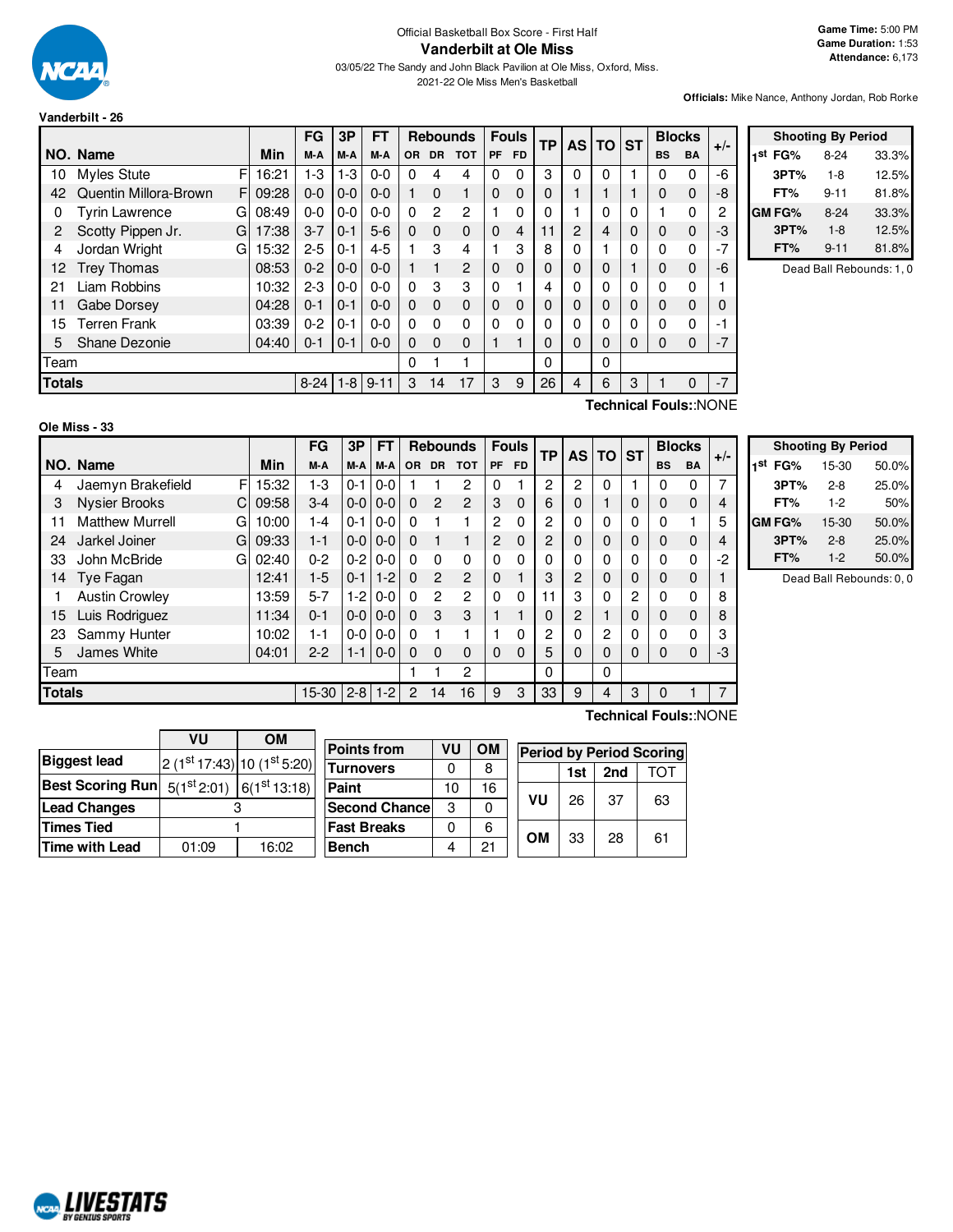

**Officials:** Mike Nance, Anthony Jordan, Rob Rorke

## **Period 2**

| <b>Quarter Starters:</b><br><b>OM</b> | 1 Crowley A                                        | 3 Brooks N |              | 4 Brakefield J | 11 Murrell M                                     | 24 Joiner J                                                 |
|---------------------------------------|----------------------------------------------------|------------|--------------|----------------|--------------------------------------------------|-------------------------------------------------------------|
| VU                                    | 2 Pippen Jr. S                                     | 4 Wright J | 10 Stute M   |                | 12 Thomas T                                      | 21 Robbins L                                                |
|                                       |                                                    |            |              |                |                                                  |                                                             |
| <b>Game Time</b>                      | <b>OM</b>                                          |            | <b>Score</b> | <b>Diff</b>    |                                                  | VU                                                          |
| 20:00                                 | 5 WHITE J substitution out                         |            |              |                |                                                  |                                                             |
| 20:00                                 | 15 RODRIGUEZ L substitution out                    |            |              |                |                                                  |                                                             |
| 20:00                                 | 23 HUNTER S substitution out                       |            |              |                |                                                  |                                                             |
| 20:00                                 | 3 BROOKS N substitution in                         |            |              |                |                                                  |                                                             |
| 20:00                                 | 11 MURRELL M substitution in                       |            |              |                |                                                  |                                                             |
| 20:00                                 | 24 JOINER J substitution in                        |            |              |                |                                                  |                                                             |
| 20:00                                 |                                                    |            |              |                | 0 LAWRENCE T substitution out                    |                                                             |
| 20:00                                 |                                                    |            |              |                | 12 THOMAS T substitution in                      |                                                             |
| 19:44                                 |                                                    |            | 33-28        | 5              | 4 WRIGHT J 2pt FG in the paint, layup made (10)  |                                                             |
| 19:28                                 | 11 MURRELL M 2pt FG in the paint, layup made (4)   |            | 35-28        | $\overline{7}$ |                                                  |                                                             |
| 19:02                                 |                                                    |            |              |                | 2 PIPPEN JR. S 2pt FG in the paint, layup missed |                                                             |
| 18:59                                 | 11 MURRELL M defensive rebound (2)                 |            |              |                |                                                  |                                                             |
| 18:55                                 | 1 CROWLEY A 3pt FG, jump shot missed               |            |              |                |                                                  |                                                             |
| 18:52                                 |                                                    |            |              |                | 4 WRIGHT J defensive rebound (5)                 |                                                             |
| 18:40                                 |                                                    |            |              |                |                                                  | 21 ROBBINS L 2pt FG outside the paint, jump shot missed     |
| 18:38                                 | 4 BRAKEFIELD J defensive rebound (3)               |            |              |                |                                                  |                                                             |
| 18:33                                 | 11 MURRELL M turnover bad pass (1)                 |            |              |                |                                                  |                                                             |
| 18:11                                 |                                                    |            |              |                | missed                                           | 2 PIPPEN JR. S 2pt FG from turnover in the paint, jump shot |
| 18:06                                 | 11 MURRELL M defensive rebound (3)                 |            |              |                |                                                  |                                                             |
| 17:59                                 | 4 BRAKEFIELD J 3pt FG, jump shot missed            |            |              |                |                                                  |                                                             |
| 17:58                                 | offensive rebound (20)                             |            |              |                |                                                  |                                                             |
| 17:58                                 | 1 CROWLEY A foul drawn (1)                         |            |              |                | 2 PIPPEN JR. S foul personal (1 - 1)             |                                                             |
| 17:47                                 | 24 JOINER J 3pt FG second chance, jump shot missed |            |              |                |                                                  |                                                             |
| 17:43                                 |                                                    |            |              |                | 21 ROBBINS L defensive rebound (4)               |                                                             |
| 17:26                                 |                                                    |            |              |                | 2 PIPPEN JR. S 3pt FG, jump shot missed          |                                                             |
| 17:21                                 | 4 BRAKEFIELD J defensive rebound (4)               |            |              |                |                                                  |                                                             |
| 17:17                                 | 24 JOINER J turnover lost ball (1)                 |            |              |                |                                                  |                                                             |
| 16:57                                 |                                                    |            | 35-31        | 4              |                                                  | 21 ROBBINS L 3pt FG from turnover, jump shot made (7)       |
| 16:57                                 |                                                    |            |              |                | 12 THOMAS T assist (1)                           |                                                             |
| 16:22                                 | 24 JOINER J 3pt FG, jump shot missed               |            |              |                |                                                  |                                                             |
| 16:19                                 |                                                    |            |              |                | 4 WRIGHT J defensive rebound (6)                 |                                                             |
| 16:16                                 |                                                    |            | 35-33        | $\overline{2}$ |                                                  | 4 WRIGHT J 2pt FG fast break in the paint, layup made (12)  |
| 15:55                                 | 3 BROOKS N 2pt FG in the paint, jump shot missed   |            |              |                |                                                  |                                                             |
| 15:53                                 |                                                    |            |              |                | defensive rebound (21)                           |                                                             |
| 15:52                                 |                                                    |            |              | Timeout media  |                                                  |                                                             |
| 15:52                                 | 24 JOINER J substitution out                       |            |              |                |                                                  |                                                             |
| 15:52                                 | 14 FAGAN T substitution in                         |            |              |                |                                                  |                                                             |
| 15:52                                 |                                                    |            |              |                | 4 WRIGHT J substitution out                      |                                                             |
| 15:52                                 |                                                    |            |              |                | 0 LAWRENCE T substitution in                     |                                                             |
| 15:37                                 |                                                    |            |              |                |                                                  | 2 PIPPEN JR. S 2pt FG outside the paint, jump shot missed   |
| 15:35                                 | 3 BROOKS N defensive rebound (3)                   |            |              |                |                                                  |                                                             |
| 15:26                                 | 1 CROWLEY A 2pt FG in the paint, jump shot missed  |            |              |                |                                                  |                                                             |
|                                       |                                                    |            |              |                |                                                  |                                                             |

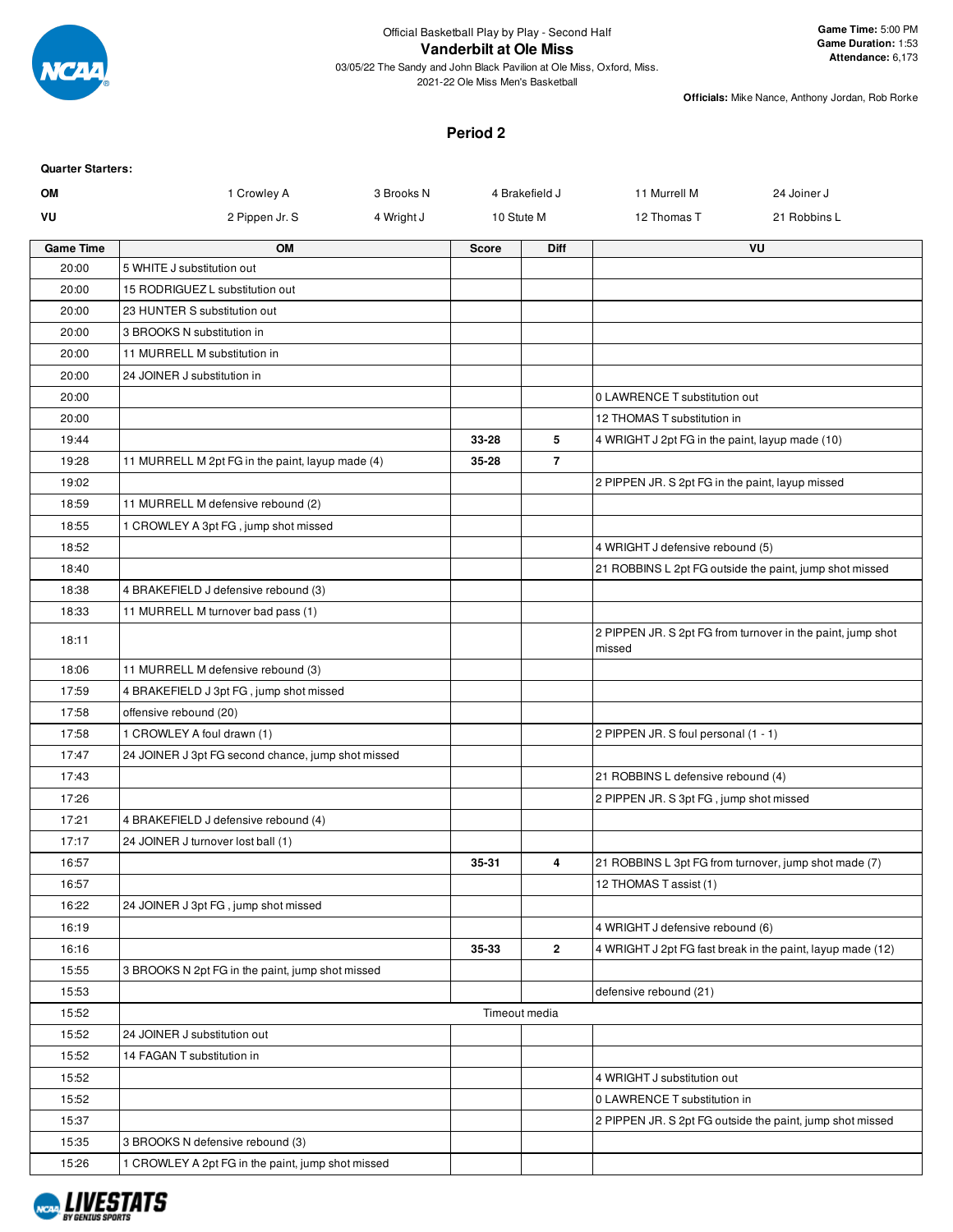

**Game Time:** 5:00 PM **Game Duration:** 1:53 **Attendance:** 6,173

03/05/22 The Sandy and John Black Pavilion at Ole Miss, Oxford, Miss. 2021-22 Ole Miss Men's Basketball

| <b>Game Time</b> | OM                                                            | <b>Score</b> | <b>Diff</b>   | VU                                               |
|------------------|---------------------------------------------------------------|--------------|---------------|--------------------------------------------------|
| 15:23            |                                                               |              |               | 10 STUTE M defensive rebound (5)                 |
| 15:17            |                                                               | 35-35        | 0             | 21 ROBBINS L 2pt FG in the paint, layup made (9) |
| 15:17            |                                                               |              |               | 0 LAWRENCE T assist (2)                          |
| 15:16            | 4 BRAKEFIELD J substitution out                               |              |               |                                                  |
| 15:16            | 15 RODRIGUEZ L substitution in                                |              |               |                                                  |
| 14:57            | 11 MURRELL M 3pt FG, jump shot made (7)                       | 38-35        | 3             |                                                  |
| 14:57            | 1 CROWLEY A assist (4)                                        |              |               |                                                  |
| 14:43            |                                                               | 38-38        | 0             | 12 THOMAS T 3pt FG, jump shot made (3)           |
| 14:43            |                                                               |              |               | 2 PIPPEN JR. S assist (3)                        |
| 14:17            | 15 RODRIGUEZ L 3pt FG, jump shot made (3)                     | 41-38        | 3             |                                                  |
| 14:17            | 1 CROWLEY A assist (5)                                        |              |               |                                                  |
| 13:51            |                                                               | 41-41        | 0             | 10 STUTE M 3pt FG, jump shot made (6)            |
| 13:51            |                                                               |              |               | 2 PIPPEN JR. S assist (4)                        |
| 13:42            | Timeout 30 Sec                                                |              |               |                                                  |
| 13:42            |                                                               |              | Timeout media |                                                  |
| 13:42            | 14 FAGAN T substitution out                                   |              |               |                                                  |
| 13:42            | 24 JOINER J substitution in                                   |              |               |                                                  |
| 13:42            |                                                               |              |               | 21 ROBBINS L substitution out                    |
| 13:42            |                                                               |              |               | 42 MILLORA-BROWN Q substitution in               |
| 13:34            | 3 BROOKS N 2pt FG in the paint, jump shot made (8)            | 43-41        | $\mathbf{2}$  |                                                  |
| 13:34            | 1 CROWLEY A assist (6)                                        |              |               |                                                  |
| 13:23            |                                                               |              |               | 10 STUTE M turnover bad pass (1)                 |
| 13:12            | 3 BROOKS N 2pt FG from turnover in the paint, dunk, made (10) | 45-41        | 4             |                                                  |
| 13:12            | 1 CROWLEY A assist (7)                                        |              |               |                                                  |
| 12:53            |                                                               | 45-44        | $\mathbf{1}$  | 12 THOMAS T 3pt FG, jump shot made (6)           |
| 12:53            |                                                               |              |               | 10 STUTE M assist (1)                            |
| 12:26            | 3 BROOKS N 2pt FG in the paint, jump shot missed              |              |               |                                                  |
| 12:22            |                                                               |              |               | 0 LAWRENCE T defensive rebound (3)               |
| 11:56            |                                                               | 45-47        | -2            | 10 STUTE M 3pt FG, jump shot made (9)            |
| 11:56            |                                                               |              |               | 2 PIPPEN JR. S assist (5)                        |
| 11:35            | 15 RODRIGUEZ L foul drawn (2)                                 |              |               | 10 STUTE M foul personal (1 - 2)                 |
| 11:35            |                                                               |              | Timeout media |                                                  |
| 11:35            |                                                               |              |               | 0 LAWRENCE T substitution out                    |
| 11:35            |                                                               |              |               | 10 STUTE M substitution out                      |
| 11:35            |                                                               |              |               | 4 WRIGHT J substitution in                       |
| 11:35            |                                                               |              |               | 21 ROBBINS L substitution in                     |
| 11:21            | 24 JOINER J 3pt FG, jump shot missed                          |              |               |                                                  |
| 11:18            |                                                               |              |               | 2 PIPPEN JR. S defensive rebound (1)             |
| 11:03            |                                                               |              |               | 21 ROBBINS L 3pt FG, jump shot missed            |
| 10:59            | 1 CROWLEY A defensive rebound (3)                             |              |               |                                                  |
| 10:54            | 15 RODRIGUEZ L 3pt FG, jump shot missed                       |              |               |                                                  |
| 10:50            |                                                               |              |               | 21 ROBBINS L defensive rebound (5)               |
| 10:24            |                                                               |              |               | 21 ROBBINS L 3pt FG, jump shot missed            |
| 10:21            | 24 JOINER J defensive rebound (2)                             |              |               |                                                  |
| 10:15            | 15 RODRIGUEZ L foul drawn (3)                                 |              |               | 42 MILLORA-BROWN Q foul personal (1 - 3)         |
| 10:15            | 1 CROWLEY A substitution out                                  |              |               |                                                  |
| 10:15            | 3 BROOKS N substitution out                                   |              |               |                                                  |
| 10:15            | 15 RODRIGUEZ L substitution out                               |              |               |                                                  |
| 10:15            | 4 BRAKEFIELD J substitution in                                |              |               |                                                  |

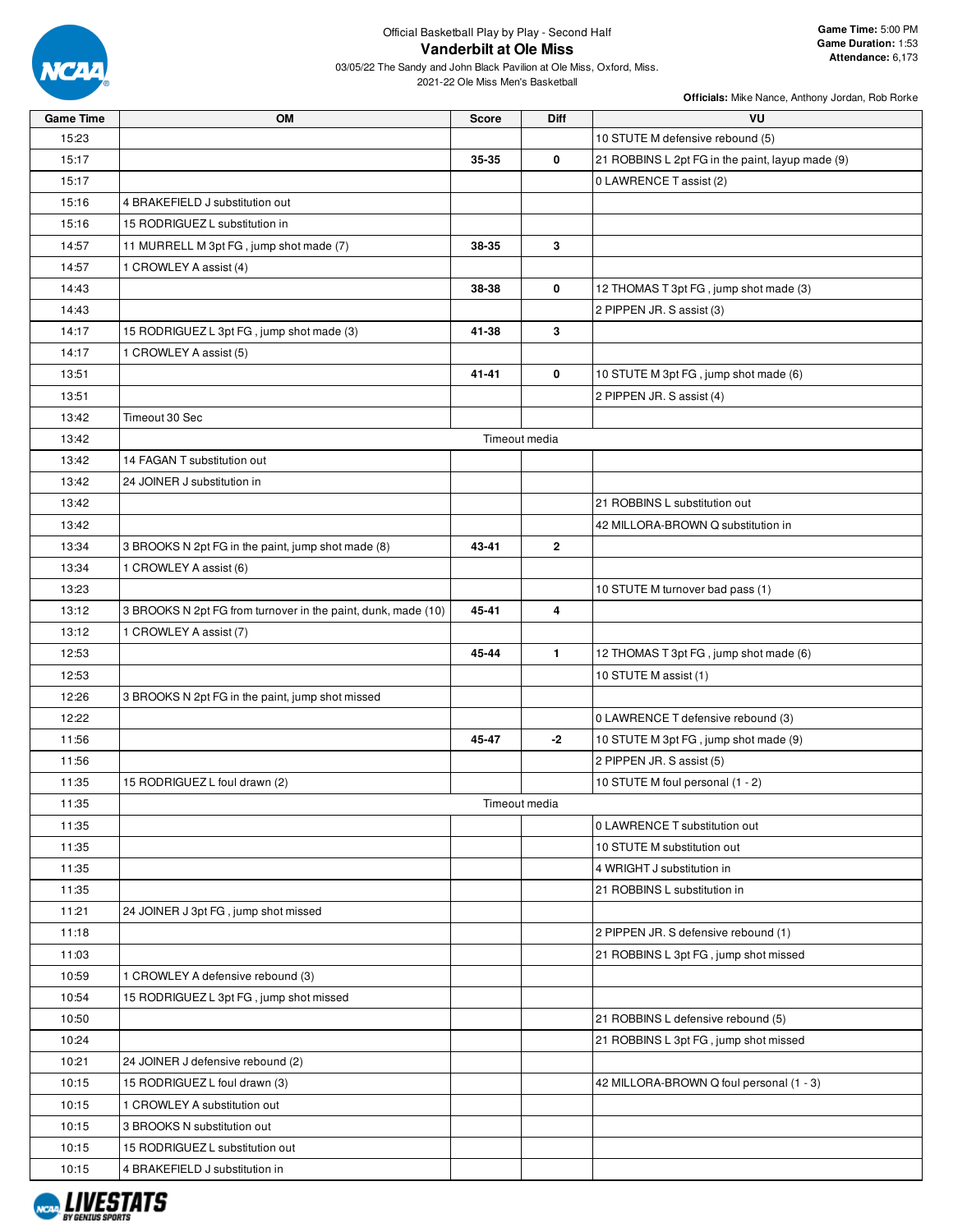

| <b>Game Time</b> | <b>OM</b>                                                                    | <b>Score</b> | <b>Diff</b>   | VU                                                                              |
|------------------|------------------------------------------------------------------------------|--------------|---------------|---------------------------------------------------------------------------------|
| 10:15            | 5 WHITE J substitution in                                                    |              |               |                                                                                 |
| 10:15            | 23 HUNTER S substitution in                                                  |              |               |                                                                                 |
| 10:13            | 23 HUNTER S 2pt FG outside the paint, jump shot made (4)                     | 47-47        | 0             |                                                                                 |
| 10:13            | 24 JOINER J assist (1)                                                       |              |               |                                                                                 |
| 09:50            |                                                                              |              |               | 4 WRIGHT J turnover bad pass (2)                                                |
| 09:50            |                                                                              |              |               | 42 MILLORA-BROWN Q substitution out                                             |
| 09:50            |                                                                              |              |               | 10 STUTE M substitution in                                                      |
| 09:37            | 11 MURRELL M 3pt FG from turnover, jump shot missed                          |              |               |                                                                                 |
| 09:32            |                                                                              |              |               | 4 WRIGHT J defensive rebound (7)                                                |
| 09:23            | 24 JOINER J foul drawn (1)                                                   |              |               | 2 PIPPEN JR. S foul offensive (2 - 4)                                           |
| 09:23            |                                                                              |              |               | 2 PIPPEN JR. S turnover offensive (5)                                           |
| 09:08            | 11 MURRELL M 2pt FG from turnover outside the paint, jump<br>shot missed     |              |               |                                                                                 |
| 09:05            |                                                                              |              |               | 4 WRIGHT J defensive rebound (8)                                                |
| 08:55            |                                                                              |              |               | 21 ROBBINS L 2pt FG in the paint, jump shot missed                              |
| 08:51            | 4 BRAKEFIELD J defensive rebound (5)                                         |              |               |                                                                                 |
| 08:44            | 5 WHITE J 3pt FG, jump shot missed                                           |              |               |                                                                                 |
| 08:40            |                                                                              |              |               | 10 STUTE M defensive rebound (6)                                                |
| 08:27            | 24 JOINER J foul personal (3 - 1)                                            |              |               | 2 PIPPEN JR. S foul drawn (5)                                                   |
| 08:27            | 24 JOINER J substitution out                                                 |              |               |                                                                                 |
| 08:27            | 1 CROWLEY A substitution in                                                  |              |               |                                                                                 |
| 08:25            |                                                                              |              |               | 2 PIPPEN JR. S turnover out of bounds (6)                                       |
| 08:10            | 11 MURRELL M turnover bad pass (2)                                           |              |               | 2 PIPPEN JR. S steal (1)                                                        |
| 08:05            |                                                                              | 47-49        | $-2$          | 2 PIPPEN JR. S 2pt FG fast break from turnover in the paint,<br>layup made (13) |
| 07:47            | 11 MURRELL M 2pt FG outside the paint, jump shot blocked                     |              |               |                                                                                 |
| 07:47            |                                                                              |              |               | 21 ROBBINS L block (1)                                                          |
| 07:41            |                                                                              |              |               | 2 PIPPEN JR. S defensive rebound (2)                                            |
| 07:39            |                                                                              |              |               | 2 PIPPEN JR. S 3pt FG, jump shot missed                                         |
| 07:33            |                                                                              |              |               | 4 WRIGHT J offensive rebound (9)                                                |
| 07:33            |                                                                              | 47-51        | -4            | 4 WRIGHT J 2pt FG second chance in the paint, layup made<br>(14)                |
| 07:21            | 1 CROWLEY A foul drawn (2)                                                   |              |               | 21 ROBBINS L foul shooting (1 - 5)                                              |
| 07:21            |                                                                              |              | Timeout media |                                                                                 |
| 07:21            | 5 WHITE J substitution out                                                   |              |               |                                                                                 |
| 07:21            | 11 MURRELL M substitution out                                                |              |               |                                                                                 |
| 07:21            | 23 HUNTER S substitution out                                                 |              |               |                                                                                 |
| 07:21            | 3 BROOKS N substitution in                                                   |              |               |                                                                                 |
| 07:21            | 14 FAGAN T substitution in                                                   |              |               |                                                                                 |
| 07:21            | 24 JOINER J substitution in                                                  |              |               |                                                                                 |
| 07:21            | 1 CROWLEY A free throw 1 - 2 made (12)                                       | 48-51        | -3            |                                                                                 |
| 07:21            | 1 CROWLEY A free throw 2 - 2 made (13)                                       | 49-51        | -2            |                                                                                 |
| 07:09            |                                                                              | 49-54        | -5            | 2 PIPPEN JR. S 3pt FG, jump shot made (16)                                      |
| 07:09            |                                                                              |              |               | 10 STUTE M assist (2)                                                           |
| 06:36            | 24 JOINER J 2pt FG outside the paint, jump shot missed                       |              |               |                                                                                 |
| 06:33            |                                                                              |              |               | 21 ROBBINS L defensive rebound (6)                                              |
| 06:24            | 1 CROWLEY A steal (3)                                                        |              |               | 2 PIPPEN JR. S turnover lost ball (7)                                           |
| 06:20            | 1 CROWLEY A 2pt FG fast break from turnover in the paint,<br>dunk, made (15) | 51-54        | $-3$          |                                                                                 |
| 05:50            |                                                                              |              |               | 4 WRIGHT J 2pt FG in the paint, jump shot blocked                               |

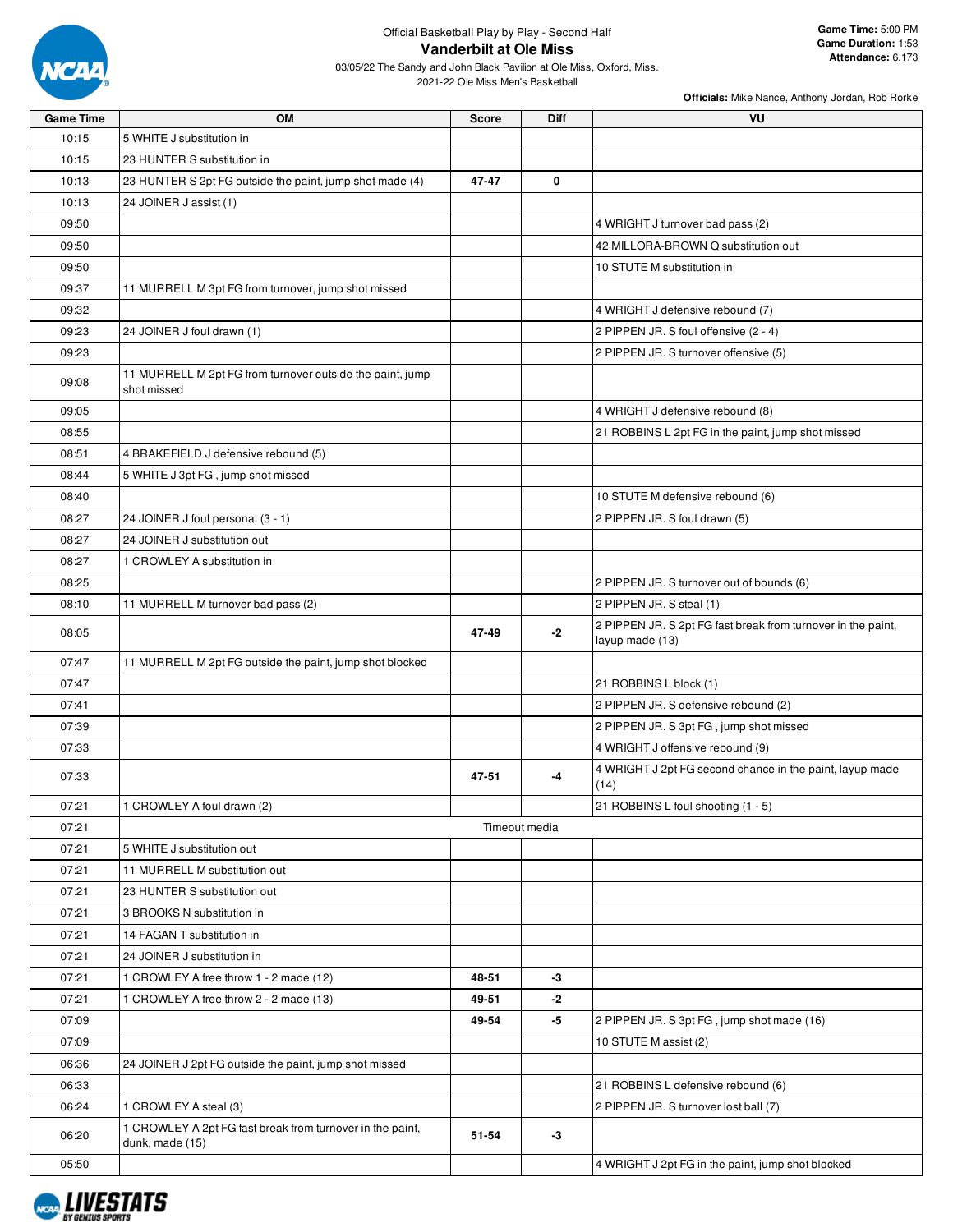

| <b>Game Time</b> | OM                                                                | <b>Score</b> | Diff          | VU                                                                  |
|------------------|-------------------------------------------------------------------|--------------|---------------|---------------------------------------------------------------------|
| 05:50            | 3 BROOKS N block (1)                                              |              |               |                                                                     |
| 05:45            | 3 BROOKS N defensive rebound (4)                                  |              |               |                                                                     |
| 05:34            | 14 FAGAN T 2pt FG in the paint, layup missed                      |              |               |                                                                     |
| 05:31            |                                                                   |              |               | 2 PIPPEN JR. S defensive rebound (3)                                |
| 05:14            |                                                                   | 51-57        | -6            | 2 PIPPEN JR. S 3pt FG, jump shot made (19)                          |
| 04:59            | Timeout 30 Sec                                                    |              |               |                                                                     |
| 04:59            | 14 FAGAN T substitution out                                       |              |               |                                                                     |
| 04:59            | 24 JOINER J substitution out                                      |              |               |                                                                     |
| 04:59            | 11 MURRELL M substitution in                                      |              |               |                                                                     |
| 04:59            | 15 RODRIGUEZ L substitution in                                    |              |               |                                                                     |
| 04:59            |                                                                   |              |               | 21 ROBBINS L substitution out                                       |
| 04:59            |                                                                   |              |               | 42 MILLORA-BROWN Q substitution in                                  |
| 04:49            | 3 BROOKS N foul drawn (1)                                         |              |               | 42 MILLORA-BROWN Q foul shooting (2 - 6)                            |
| 04:49            | 3 BROOKS N free throw 1 - 2 made (11)                             | 52-57        | -5            |                                                                     |
| 04:49            | 3 BROOKS N free throw 2 - 2 made (12)                             | 53-57        | -4            |                                                                     |
| 04:21            |                                                                   | 53-60        | -7            | 2 PIPPEN JR. S 3pt FG, jump shot made (22)                          |
| 03:51            | 15 RODRIGUEZ L foul offensive (2 - 2)                             |              |               | 42 MILLORA-BROWN Q foul drawn (1)                                   |
| 03:51            | 15 RODRIGUEZ L turnover offensive (2)                             |              |               |                                                                     |
| 03:51            |                                                                   |              | Timeout media |                                                                     |
| 03:25            |                                                                   |              |               | 2 PIPPEN JR. S 3pt FG from turnover, jump shot missed               |
| 03:21            |                                                                   |              |               | 4 WRIGHT J offensive rebound (10)                                   |
| 03:06            |                                                                   |              |               | 12 THOMAS T 3pt FG from turnover second chance, jump shot<br>missed |
| 03:02            | 15 RODRIGUEZ L defensive rebound (4)                              |              |               |                                                                     |
| 02:43            | 11 MURRELL M 2pt FG in the paint, jump shot missed                |              |               |                                                                     |
| 02:39            | 11 MURRELL M offensive rebound (4)                                |              |               |                                                                     |
| 02:39            | 11 MURRELL M 2pt FG second chance in the paint, layup made<br>(9) | 55-60        | -5            |                                                                     |
| 02:23            |                                                                   |              |               | 12 THOMAS T 3pt FG, jump shot missed                                |
| 02:19            | 4 BRAKEFIELD J defensive rebound (6)                              |              |               |                                                                     |
| 02:14            | 11 MURRELL M 2pt FG in the paint, layup made (11)                 | 57-60        | -3            |                                                                     |
| 02:14            | 4 BRAKEFIELD J assist (3)                                         |              |               |                                                                     |
| 02:14            | 11 MURRELL M foul drawn (1)                                       |              |               | 12 THOMAS T foul shooting (1 - 7)                                   |
| 02:14            | 15 RODRIGUEZ L substitution out                                   |              |               |                                                                     |
| 02:14            | 24 JOINER J substitution in                                       |              |               |                                                                     |
| 02:14            |                                                                   |              |               | 42 MILLORA-BROWN Q substitution out                                 |
| 02:14            |                                                                   |              |               | 21 ROBBINS L substitution in                                        |
| 02:14            | 11 MURRELL M free throw 1 - 1 made (12)                           | 58-60        | -2            |                                                                     |
| 01:53            |                                                                   | 58-62        | -4            | 21 ROBBINS L 2pt FG in the paint, dunk, made (11)                   |
| 01:53            |                                                                   |              |               | 2 PIPPEN JR. S assist (6)                                           |
| 01:53            | 1 CROWLEY A foul shooting (1 - 3)                                 |              |               | 21 ROBBINS L foul drawn (2)                                         |
| 01:53            |                                                                   | 58-63        | -5            | 21 ROBBINS L free throw 1 - 1 made (12)                             |
| 01:35            | 3 BROOKS N 2pt FG in the paint, jump shot missed                  |              |               |                                                                     |
| 01:33            |                                                                   |              |               | 4 WRIGHT J defensive rebound (11)                                   |
| 01:23            | 1 CROWLEY A foul personal (2 - 4)                                 |              |               | 12 THOMAS T foul drawn (1)                                          |
| 01:23            |                                                                   |              |               | 2 PIPPEN JR. S 3pt FG, jump shot missed                             |
| 01:23            | 11 MURRELL M defensive rebound (5)                                |              |               |                                                                     |
| 00:53            | 11 MURRELL M 3pt FG, jump shot made (15)                          | 61-63        | -2            |                                                                     |
| 00:53            | Timeout 60 Sec                                                    |              |               |                                                                     |
| 00:33            | 24 JOINER J foul personal (4 - 5)                                 |              |               | 2 PIPPEN JR. S foul drawn (6)                                       |

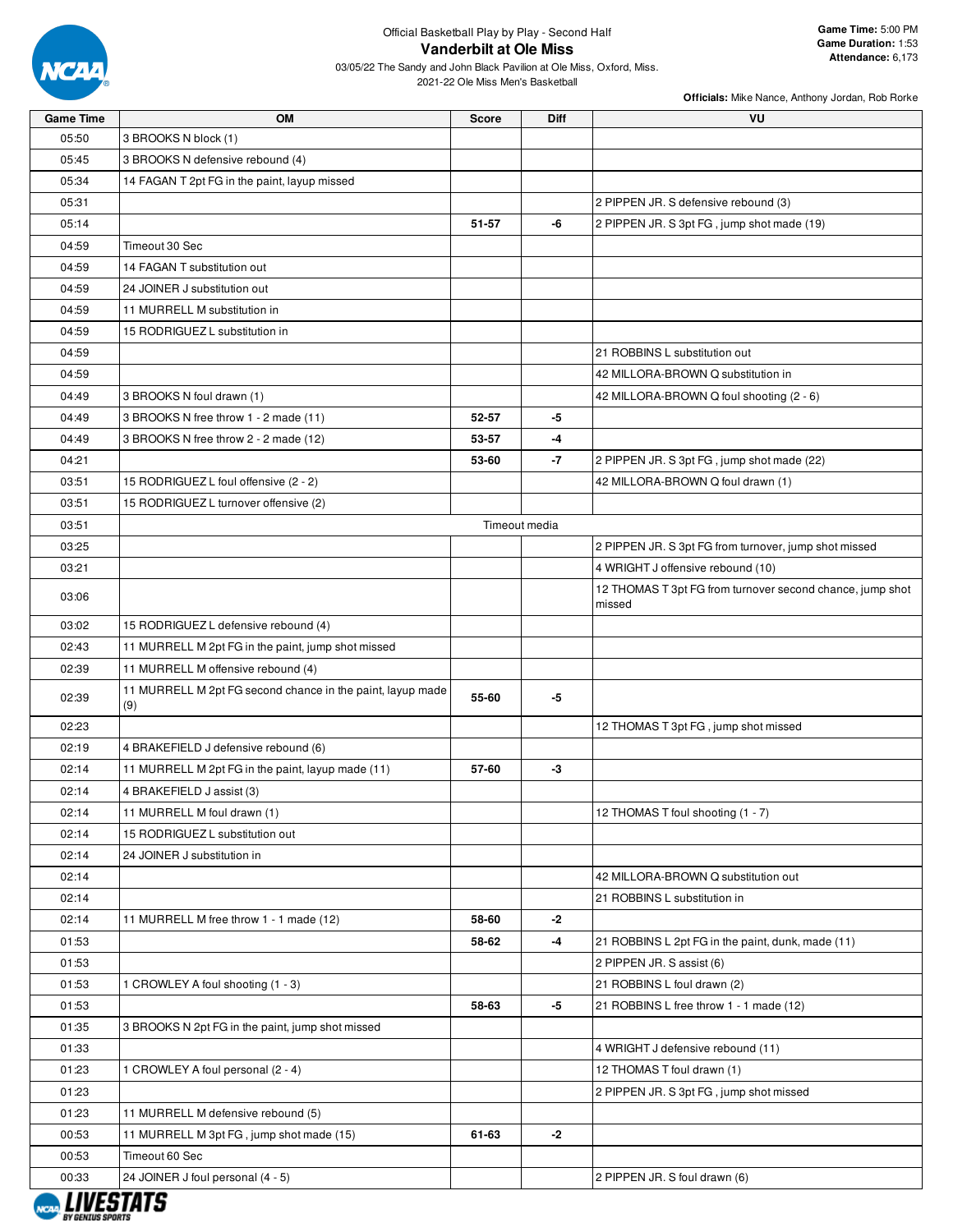

## Official Basketball Play by Play - Second Half **Vanderbilt at Ole Miss**

03/05/22 The Sandy and John Black Pavilion at Ole Miss, Oxford, Miss.

2021-22 Ole Miss Men's Basketball

| <b>Game Time</b> | <b>OM</b>                                       | Score              | <b>Diff</b> | <b>VU</b>                              |
|------------------|-------------------------------------------------|--------------------|-------------|----------------------------------------|
| 00:33            |                                                 |                    |             | Timeout 30 Sec                         |
| 00:31            | 24 JOINER J foul personal (5 - 6)               |                    |             | 4 WRIGHT J foul drawn (4)              |
| 00:31            | 24 JOINER J substitution out                    |                    |             |                                        |
| 00:31            | 5 WHITE J substitution in                       |                    |             |                                        |
| 00:31            |                                                 |                    |             | Timeout 30 Sec                         |
| 00:31            | 5 WHITE J foul personal (1 - 7)                 |                    |             | 21 ROBBINS L foul drawn (3)            |
| 00:31            |                                                 |                    |             | 21 ROBBINS L 1&1 free throw 1 missed   |
| 00:30            | 4 BRAKEFIELD J defensive rebound (7)            |                    |             |                                        |
| 00:11            | 11 MURRELL M 3pt FG, jump shot missed           |                    |             |                                        |
| 00:09            |                                                 |                    |             | 2 PIPPEN JR. S defensive rebound (4)   |
| 00:08            | 5 WHITE J foul personal (2 - 8)                 |                    |             | 2 PIPPEN JR. S foul drawn (7)          |
| 00:08            |                                                 |                    |             | 2 PIPPEN JR. S 1&1 free throw 1 missed |
| 00:07            | 3 BROOKS N defensive rebound (5)                |                    |             |                                        |
| 00:00            | 5 WHITE J 2pt FG in the paint, jump shot missed |                    |             |                                        |
| 00:00            | 11 MURRELL M offensive rebound (6)              |                    |             |                                        |
|                  |                                                 | <b>END OF GAME</b> |             |                                        |
|                  |                                                 | OM 61-63 VU        |             |                                        |

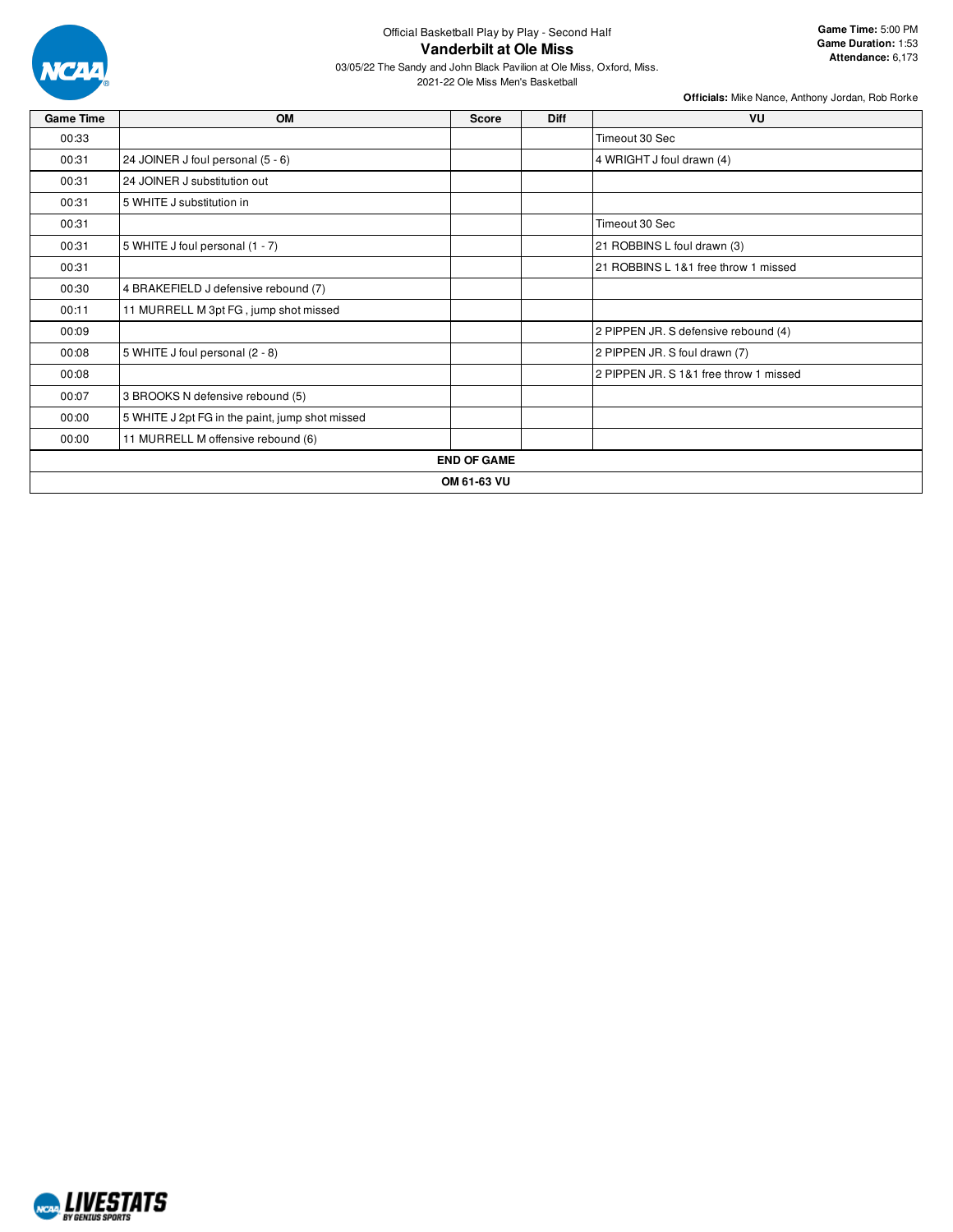

## Official Basketball Box Score - Second Half **Vanderbilt at Ole Miss**

03/05/22 The Sandy and John Black Pavilion at Ole Miss, Oxford, Miss. 2021-22 Ole Miss Men's Basketball

**Officials:** Mike Nance, Anthony Jordan, Rob Rorke

|               |                       |    |            | FG       | 3P       | FT      |           |           | <b>Rebounds</b> |           | <b>Fouls</b> | TP |          | AS TO ST |   |           | <b>Blocks</b> |       |  |
|---------------|-----------------------|----|------------|----------|----------|---------|-----------|-----------|-----------------|-----------|--------------|----|----------|----------|---|-----------|---------------|-------|--|
|               | NO. Name              |    | <b>Min</b> | M-A      | M-A      | M-A     | <b>OR</b> | <b>DR</b> | <b>TOT</b>      | <b>PF</b> | <b>FD</b>    |    |          |          |   | <b>BS</b> | <b>BA</b>     | $+/-$ |  |
| 10            | Myles Stute           | F  | 18:15      | $2 - 2$  | $2-2$    | $0-0$   |           | 2         | 2               |           |              | 6  | 2        |          | 0 |           | 0             | 11    |  |
| 42            | Quentin Millora-Brown | F  | 06:37      | $0 - 0$  | $0 - 0$  | $0-0$   | $\Omega$  | $\Omega$  | $\Omega$        | 2         |              | 0  | $\Omega$ | 0        | 0 | $\Omega$  | $\Omega$      | -3    |  |
| 0             | <b>Tyrin Lawrence</b> | G  | 04:17      | $0 - 0$  | 0-0      | $0-0$   |           |           |                 | 0         | 0            | 0  |          | 0        | 0 | 0         | 0             | 4     |  |
| 2             | Scotty Pippen Jr.     | GI | 20:00      | $4 - 11$ | $3 - 7$  | $0-1$   | $\Omega$  | 4         | 4               | 2         | 3            | 11 | 4        | 3        |   | 0         | $\Omega$      | 9     |  |
| 4             | Jordan Wright         | G  | 15:43      | $3 - 4$  | 0-0      | $0 - 0$ | 2         | 5         |                 | $\Omega$  |              | 6  | $\Omega$ |          | 0 | $\Omega$  |               | 5     |  |
| 12            | <b>Trey Thomas</b>    |    | 20:00      | $2 - 4$  | $2 - 4$  | $0 - 0$ | $\Omega$  | $\Omega$  | $\Omega$        |           |              | 6  |          | 0        | 0 | 0         | $\Omega$      | 9     |  |
| 21            | Liam Robbins          |    | 15:08      | $3 - 7$  | $1-3$    | $1-2$   | $\Omega$  | 3         | 3               |           | 2            | 8  | 0        | 0        | 0 |           | 0             | 10    |  |
| Team          |                       |    |            |          |          |         | 0         |           |                 |           |              | 0  |          | $\Omega$ |   |           |               |       |  |
| <b>Totals</b> |                       |    |            | 14-28    | $8 - 16$ | 1-3     | 2         | 16        | 18              |           | 8            | 37 | 8        | 5        |   |           |               | 9     |  |

|         | <b>Shooting By Period</b> |       |  |  |  |  |  |  |  |  |
|---------|---------------------------|-------|--|--|--|--|--|--|--|--|
| ond FG% | 14-28                     | 50.0% |  |  |  |  |  |  |  |  |
| 3PT%    | $8 - 16$                  | 50.0% |  |  |  |  |  |  |  |  |
| FT%     | $1-3$                     | 33.3% |  |  |  |  |  |  |  |  |
| GM FG%  | 14-28                     | 50.0% |  |  |  |  |  |  |  |  |
| 3PT%    | $8 - 16$                  | 50.0% |  |  |  |  |  |  |  |  |
| FT%     | $1 - 3$                   | 33.3% |  |  |  |  |  |  |  |  |

Dead Ball Rebounds: 0, 0

## **Ole Miss - 28**

**Technical Fouls:**:NONE

|               |                             |       | FG        | 3P       | FT      |          |           | <b>Rebounds</b> |           | <b>Fouls</b> | TP | <b>AS</b> | <b>TO</b> | <b>ST</b> | <b>Blocks</b> |             | $+/-$                 |
|---------------|-----------------------------|-------|-----------|----------|---------|----------|-----------|-----------------|-----------|--------------|----|-----------|-----------|-----------|---------------|-------------|-----------------------|
|               | NO. Name                    | Min   | M-A       | M-A      | M-A     | OR.      | <b>DR</b> | <b>TOT</b>      | <b>PF</b> | FD.          |    |           |           |           | <b>BS</b>     | <b>BA</b>   |                       |
| 4             | F<br>Jaemyn Brakefield      | 14:59 | $0 - 1$   | $0 - 1$  | 0-0     | 0        | 5         | 5               | 0         | 0            | 0  |           | 0         | 0         | $\Omega$      | 0           | -7                    |
| 3             | <b>Nysier Brooks</b><br>C   | 17:06 | $2 - 5$   | $0 - 0$  | $2 - 2$ | $\Omega$ | 3         | 3               | 0         |              | 6  | 0         | 0         | 0         | 1             | $\mathbf 0$ | -7                    |
| 11            | <b>Matthew Murrell</b><br>G | 17:38 | $5 - 10$  | $2 - 4$  | $1 - 1$ | 2        | 3         | 5               | 0         |              | 13 | 0         | 2         | 0         | 0             |             |                       |
| 24            | Jarkel Joiner<br>G          | 13:28 | $0 - 4$   | $0 - 3$  | $0-0$   | $\Omega$ |           | 1               | 3         |              | 0  |           |           | 0         | 0             | $\mathbf 0$ | -6                    |
| 33            | John McBride<br>G           | 00:00 | $0 - 0$   | $0 - 0$  | 0-0     | 0        | 0         | 0               | 0         | 0            | 0  | 0         | 0         | 0         | $\Omega$      | 0           |                       |
| 14            | Tye Fagan                   | 04:32 | $0 - 1$   | $0 - 0$  | $0-0$   | $\Omega$ | $\Omega$  | 0               | 0         | 0            | 0  | 0         | 0         | 0         | 0             | $\mathbf 0$ | -4                    |
| 15            | Luis Rodriguez              | 07:46 | $1-2$     | 1-2      | $0-0$   | $\Omega$ |           | 1               |           | 2            | 3  | 0         |           | 0         | $\Omega$      | 0           |                       |
| 5             | James White                 | 03:25 | $0 - 2$   | $0 - 1$  | $0-0$   | $\Omega$ | $\Omega$  | 0               | 2         | 0            | 0  | 0         | $\Omega$  | 0         | $\Omega$      | $\mathbf 0$ | -2                    |
| 23            | Sammy Hunter                | 02:54 | 1-1       | $0 - 0$  | $0-0$   | 0        | 0         | 0               | 0         | 0            | 2  | 0         | 0         | 0         | $\Omega$      | 0           | -2                    |
|               | <b>Austin Crowley</b>       | 18:12 | $1 - 3$   | $0 - 1$  | $2 - 2$ | $\Omega$ |           | 1               | 2         | 2            | 4  | 4         | 0         |           | 0             | $\mathbf 0$ | -11                   |
| Team          |                             |       |           |          |         |          | 0         | 1               |           |              | 0  |           | 0         |           |               |             |                       |
| <b>Totals</b> |                             |       | $10 - 29$ | $3 - 12$ | $5 - 5$ | 3        | 14        | 17              | 8         |              | 28 | 6         | 4         |           |               |             | -9                    |
|               |                             |       |           |          |         |          |           |                 |           |              |    |           |           |           |               |             | Toobnical Foule: NONE |

| <b>Shooting By Period</b> |           |        |  |  |  |  |  |  |  |
|---------------------------|-----------|--------|--|--|--|--|--|--|--|
| 2 <sup>nd</sup> FG%       | $10 - 29$ | 34.5%  |  |  |  |  |  |  |  |
| 3PT%                      | $3-12$    | 25.0%  |  |  |  |  |  |  |  |
| FT%                       | 5-5       | 100%   |  |  |  |  |  |  |  |
| GM FG%                    | $10 - 29$ | 34.5%  |  |  |  |  |  |  |  |
| 3PT%                      | $3 - 12$  | 25.0%  |  |  |  |  |  |  |  |
| FT%                       | $5 - 5$   | 100.0% |  |  |  |  |  |  |  |

Dead Ball Rebounds: 0, 0

|                                                              | VU    | OМ                                | Poil       |
|--------------------------------------------------------------|-------|-----------------------------------|------------|
| <b>Biggest lead</b>                                          |       | $7(2^{nd}4:21)$ 7 $(2^{nd}19:28)$ | Turi       |
| <b>Best Scoring Run</b> $7(2^{nd} 15:17)$ 5( $2^{nd} 2:14$ ) |       |                                   | Pair       |
| <b>Lead Changes</b>                                          |       |                                   | <b>Sec</b> |
| <b>Times Tied</b>                                            |       |                                   | Fas        |
| <b>Time with Lead</b>                                        | 09:48 | 06:45                             | Ben        |

| <b>Points from</b>   | VU | OМ | <b>Period by Pe</b> |     |  |
|----------------------|----|----|---------------------|-----|--|
| <b>Turnovers</b>     | 5  |    |                     | 1st |  |
| Paint                | 12 | 12 |                     |     |  |
| <b>Second Chance</b> | 2  | 2  | VU                  | 26  |  |
| <b>Fast Breaks</b>   |    | 2  | OΜ                  |     |  |
| <b>Bench</b>         | 14 |    |                     | 33  |  |

**Technical Fouls:**:NONE

| <b>Period by Period Scoring</b> |                   |    |    |  |  |  |  |  |  |  |  |  |
|---------------------------------|-------------------|----|----|--|--|--|--|--|--|--|--|--|
|                                 | 2nd<br>TOT<br>1st |    |    |  |  |  |  |  |  |  |  |  |
| VU                              | 26                | 37 | 63 |  |  |  |  |  |  |  |  |  |
| OМ                              | 33                | 28 | 61 |  |  |  |  |  |  |  |  |  |

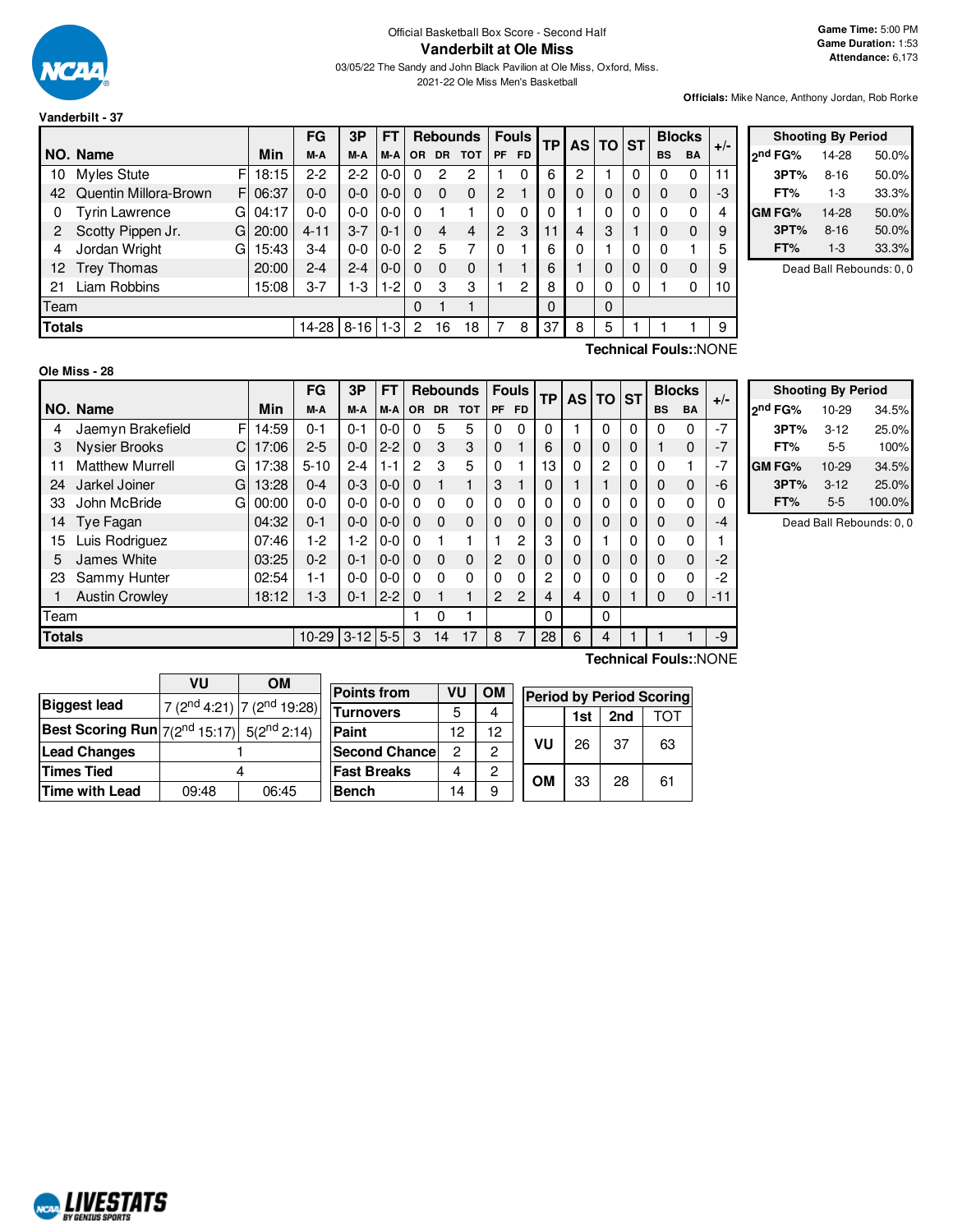

**Game Time:** 5:00 PM **Game Duration:** 1:53 **Attendance:** 6,173

**Officials:** Mike Nance, Anthony Jordan, Rob Rorke

{ Players => 0, 1, 2, 3, 4, 5, 10, 11, 13, 14, 15, 21, 23, 24, 33; } FG Types => All; Results => All;

{ Players => 0, 1, 2, 3, 4, 5, 10, 11, 12, 15, 20, 21, 22, 23, 33, 42; } FG Types => All; Results => All;



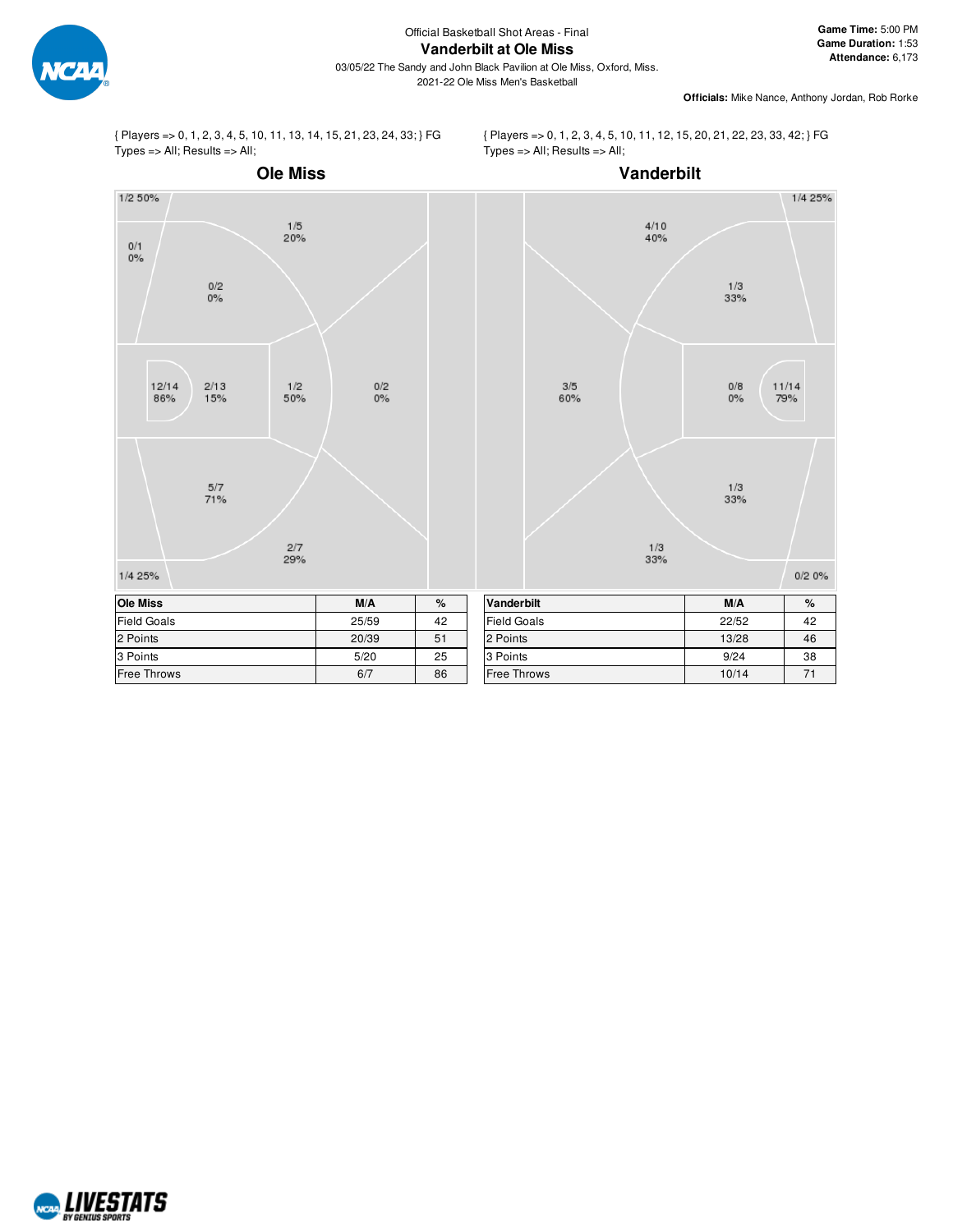

2021-22 Ole Miss Men's Basketball

## **Vanderbilt**

**Officials:** Mike Nance, Anthony Jordan, Rob Rorke

| <b>No</b>      | Name                  |       | <b>Mins</b> |           | Score     |       | <b>Points Diff</b> |            | Points per Min |              | <b>Assists</b> |                | <b>Rebounds</b> | <b>Steals</b>  |                |    | <b>Turnovers</b> |
|----------------|-----------------------|-------|-------------|-----------|-----------|-------|--------------------|------------|----------------|--------------|----------------|----------------|-----------------|----------------|----------------|----|------------------|
|                |                       | On    | Off         | On        | Off       | On    | Off                | On         | Off            | On           | Off            | On             | Off             | On             | Off            | On | Off              |
| $\mathbf 0$    | <b>Tyrin Lawrence</b> | 13:06 | 26:54       | $28 - 22$ | $35 - 39$ | 6     | -4                 | 2.14       | 1.30           |              | 5              | 12             | 23              |                | 4              |    |                  |
| $\overline{2}$ | Scotty Pippen Jr.     | 37:38 | 02:22       | $63 - 57$ | $0 - 4$   | 6     | -4                 | <b>67</b>  | 0.00           | 12           | $\Omega$       | 34             |                 | 3              |                | 10 |                  |
| 4              | Jordan Wright         | 31:15 | 08:45       | $41 - 43$ | $22 - 18$ | $-2$  |                    | 1.31       | 2.51           | 6            | 6              | 31             |                 | 3              |                | 9  | 2                |
| 5              | Shane Dezonie         | 04:40 | 35:20       | $2 - 9$   | $61 - 52$ | $-7$  | 9                  | 0.43       | 1.73           | $\mathbf{0}$ | 12             | 3              | 32              | 2              | $\overline{2}$ |    | 10               |
| 10             | <b>Myles Stute</b>    | 34:36 | 05:24       | $58 - 53$ | $5 - 8$   | 5     | $-3$               | .68        | 0.93           |              |                | 32             | 3               | 3              |                | 10 |                  |
| 11             | Gabe Dorsey           | 04:28 | 35:32       | $8 - 8$   | $55 - 53$ | 0     | 2                  | 1.79       | .55            |              |                | $\overline{2}$ | 33              |                | 3              |    | 10               |
| 12             | <b>Trey Thomas</b>    | 28:53 | 11:07       | $47 - 44$ | $16 - 17$ | 3     | ÷                  | 1.63       | l.44           | 10           | $\overline{c}$ | 23             | 12 <sup>2</sup> | З              |                | 8  | 3                |
| 15             | <b>Terren Frank</b>   | 03:39 | 36:21       | $5 - 6$   | $58 - 55$ | $-1$  | 3                  | 1.37       | 1.60           |              | 11             |                | 34              |                | 3              | 0  | 11               |
| 21             | Liam Robbins          | 25:40 | 14:20       | $47 - 36$ | $16 - 25$ | 11    | -9                 | <b>83.</b> | 1.12           | 9            | 3              | 25             | 10              | $\overline{c}$ | 2              |    | 4                |
| 42             | Quentin Millora-Brown | 16:05 | 23:55       | $16 - 27$ | $47 - 34$ | $-11$ | 13                 | 0.99       | 1.97           | 3            | 9              | 12             | 23              | 2              | $\overline{2}$ | 5  | 6                |

## **Ole Miss**

| <b>No</b>      | <b>Name</b>            |       | <b>Mins</b> |           | <b>Score</b> |      | <b>Points Diff</b> |      | Points per Min |                | <b>Assists</b> |    | <b>Rebounds</b> | <b>Steals</b> |     |    | <b>Turnovers</b> |
|----------------|------------------------|-------|-------------|-----------|--------------|------|--------------------|------|----------------|----------------|----------------|----|-----------------|---------------|-----|----|------------------|
|                |                        | On    | Off         | On        | Off          | On   | Off                | On   | Off            | On             | Off            | On | Off             | On            | Off | On | Off              |
|                | <b>Austin Crowley</b>  | 32:11 | 07:49       | $51 - 54$ | $10 - 9$     | -3   |                    | .58  | .28            | 12             | 3              | 29 | 4               | 3             |     | 8  | $\Omega$         |
| 3              | <b>Nysier Brooks</b>   | 27:04 | 12:56       | $40 - 43$ | $21 - 20$    | $-3$ |                    | 1.48 | 1.62           |                | 4              | 25 | 8               |               | 3   | 5  | 3                |
| $\overline{4}$ | Jaemyn Brakefield      | 30:31 | 09:29       | $43 - 43$ | $18 - 20$    | 0    | -2                 | 1.41 | 1.90           | 9              | 6              | 28 | 5               | 3             |     |    |                  |
| 5              | James White            | 07:26 | 32:34       | $8 - 13$  | $53 - 50$    | $-5$ | 3                  | 1.08 | 1.63           | $\overline{2}$ | 13             | 6  | 27              |               | 3   |    |                  |
| 11             | <b>Matthew Murrell</b> | 27:38 | 12:22       | $40 - 42$ | $21 - 21$    | $-2$ | 0                  | 1.45 | 1.70           | 11             | 4              | 24 | 9               |               | 3   |    | 3                |
| 14             | Tye Fagan              | 17:13 | 22:47       | $32 - 35$ | $29 - 28$    | $-3$ |                    | 1.86 | 1.27           |                | 8              | 10 | 23              | 3             |     | C  | 6                |
| 15             | Luis Rodriguez         | 19:20 | 20:40       | $40 - 31$ | $21 - 32$    | 9    | $-11$              | 2.07 | 1.02           | 11             | 4              | 15 | 18              | 3             |     |    | 3                |
| 23             | Sammy Hunter           | 12:56 | 27:04       | $21 - 20$ | $40 - 43$    |      | -3                 | 1.62 | 1.48           | 4              | 11             | 8  | 25              | 3             |     | 3  | 5                |
| 24             | Jarkel Joiner          | 23:01 | 16:59       | $30 - 32$ | $31 - 31$    | $-2$ | 0                  | .30  | 1.83           | 8              |                | 17 | 16              | 2             | 2   |    |                  |
| 33             | John McBride           | 02:40 | 37:20       | $0 - 2$   | $61 - 61$    | $-2$ |                    | 0.00 | 1.63           |                | 15             | 3  | 30              | 0             | 4   |    | 8                |

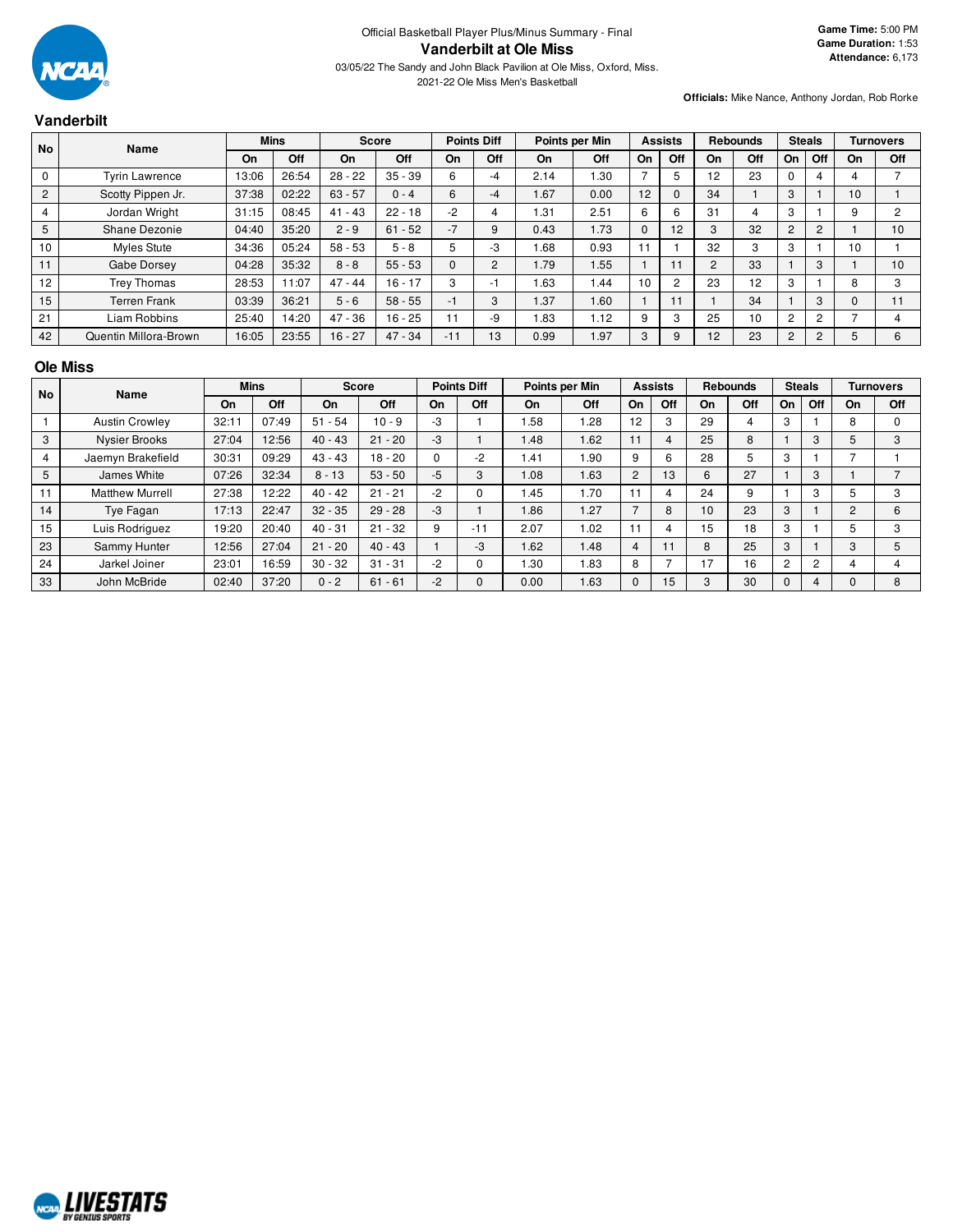

**Officials:** Mike Nance, Anthony Jordan, Rob Rorke

## Players => 0, 1, 2, 3, 4, 5, 10, 11, 12, 15, 20, 21, 22, 23, 33, 42FG Types=>AllResults=>All **Vanderbilt**



**Blow Up Chart**



| <b>Vanderbilt</b>  | M/A   | %  | <b>Vanderbilt</b>           | M/A       | %   |
|--------------------|-------|----|-----------------------------|-----------|-----|
| <b>Field Goals</b> | 22/52 | 42 | <b>IPoints in the Paint</b> | 22(11/22) | 50  |
| 2 Points           | 13/28 | 46 | <b>Fast Break Points</b>    | 4(2/2)    | 100 |
| 3 Points           | 9/24  | 38 | Second Chance Points        | 5(4/6)    | 67  |
| <b>Free Throws</b> | 10/14 | 71 | <b>Effective FG%</b>        | 51        |     |

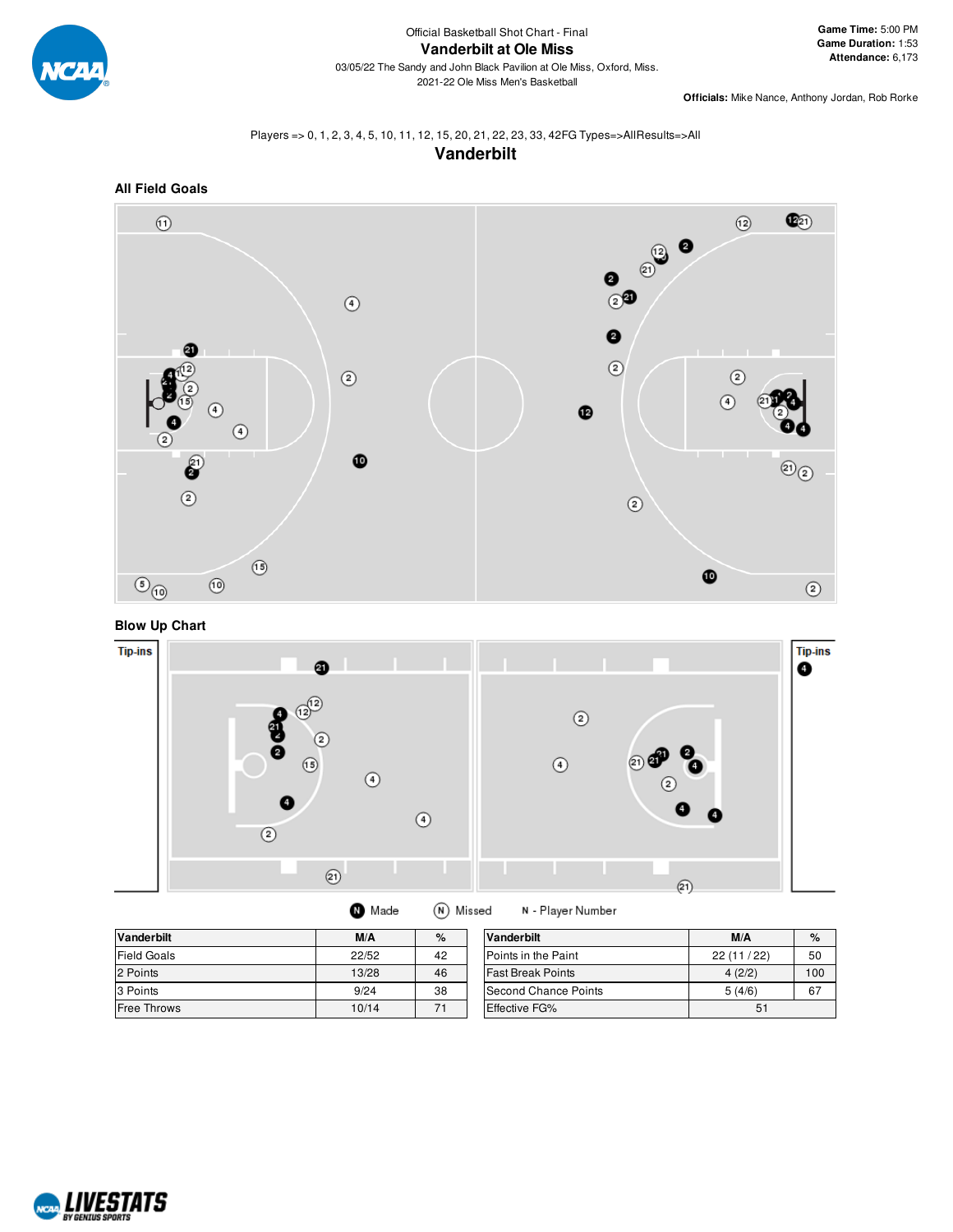

Official Basketball Shot Chart - Final **Vanderbilt at Ole Miss**

03/05/22 The Sandy and John Black Pavilion at Ole Miss, Oxford, Miss. 2021-22 Ole Miss Men's Basketball

**Officials:** Mike Nance, Anthony Jordan, Rob Rorke

Players => 0, 1, 2, 3, 4, 5, 10, 11, 13, 14, 15, 21, 23, 24, 33FG Types=>AllResults=>All

**Ole Miss**







| <b>Ole Miss</b>    | M/A   | %  | <b>Ole Miss</b>          | M/A       | $\%$ |
|--------------------|-------|----|--------------------------|-----------|------|
| Field Goals        | 25/59 | 42 | Points in the Paint      | 28(14/27) | 52   |
| 2 Points           | 20/39 | 51 | <b>Fast Break Points</b> | 8(4/5)    | 80   |
| 3 Points           | 5/20  | 25 | Second Chance Points     | 2(1/4)    | 25   |
| <b>Free Throws</b> | 6/7   | 86 | Effective FG%            | 47        |      |

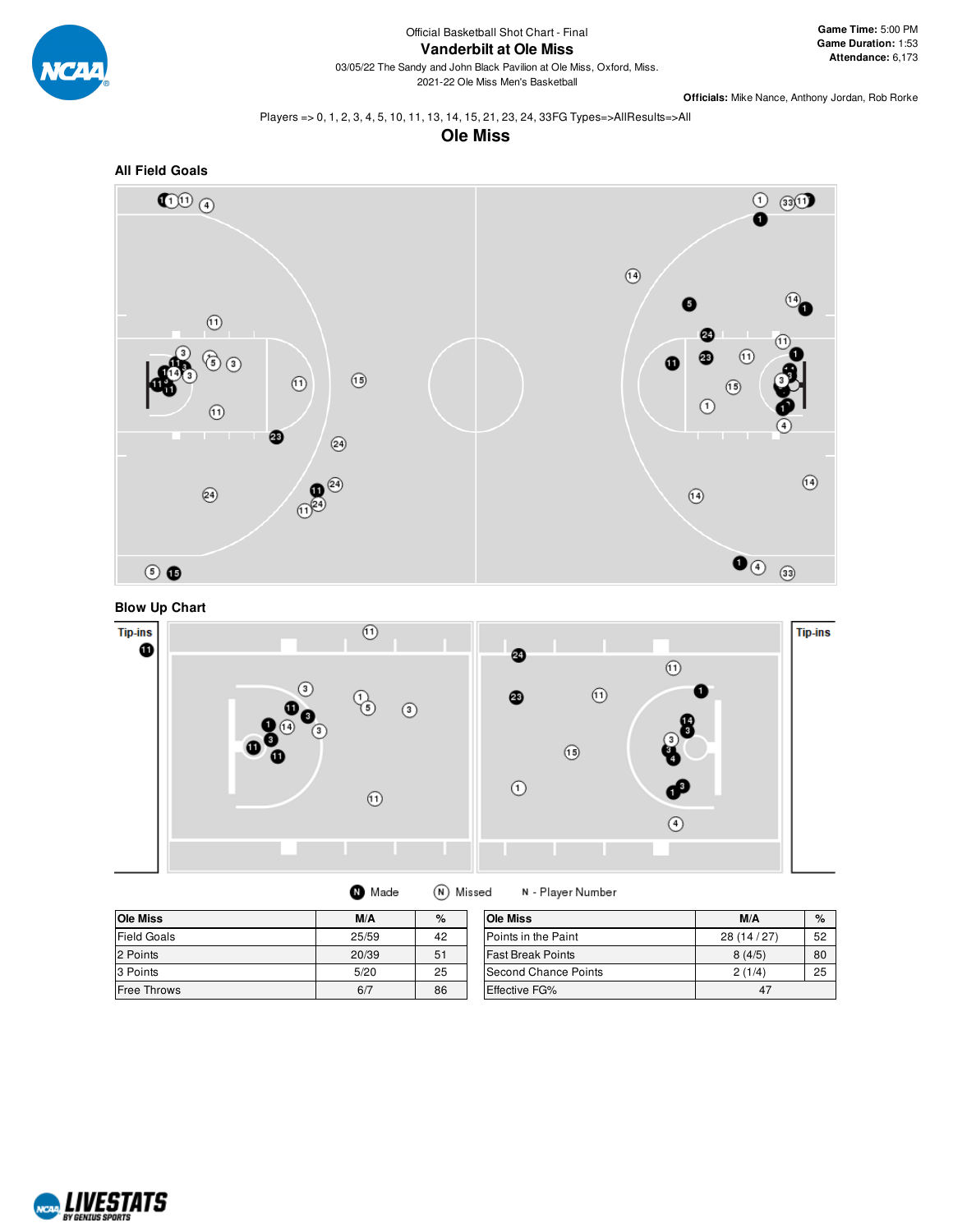

2021-22 Ole Miss Men's Basketball

## **Vanderbilt**

| Lineup                                                                              | Quarter<br>On  | Time<br>On | Quarter<br><b>Off</b> | <b>Time</b><br>Off | Time on<br>Court | <b>Score</b> | <b>Score</b><br>Diff |                |             |                | <b>RebiStilToviAss</b> | <b>PPP</b> |
|-------------------------------------------------------------------------------------|----------------|------------|-----------------------|--------------------|------------------|--------------|----------------------|----------------|-------------|----------------|------------------------|------------|
| 0- Lawrence T/2- Pippen Jr. S/4- Wright J/10- Stute M/42- Millora-<br>Brown Q/      | $\mathbf{1}$   | 20:00      |                       | 15:12              | 04:48            | $5-6$        | -1                   | 5              | $\Omega$    | $\overline{2}$ |                        | 0.7267     |
| 2- Pippen Jr. S/4- Wright J/10- Stute M/12- Thomas T/21- Robbins L/                 | $\mathbf{1}$   | 15:12      | 1                     | 13:54              | 01:18            | $0 - 2$      | $-2$                 | $\overline{2}$ | $\mathbf 0$ |                | $\Omega$               | 0.0000     |
| 2- Pippen Jr. S/ 10- Stute M/ 11- Dorsey G/ 12- Thomas T/ 21- Robbins L/            | $\mathbf{1}$   | 13:54      | 1                     | 11:04              | 02:50            | $5-6$        | $-1$                 | $\mathbf{1}$   |             |                |                        | 0000.1     |
| 2- Pippen Jr. S/ 11- Dorsey G/ 12- Thomas T/ 15- Frank T/ 21- Robbins L/            | $\mathbf{1}$   | 11:04      | 1                     | 09:26              | 01:38            | $3 - 2$      |                      | $\overline{1}$ | $\Omega$    | $\Omega$       | $\Omega$               | 1.2931     |
| 2- Pippen Jr. S/4- Wright J/12- Thomas T/15- Frank T/21- Robbins L/                 | $\mathbf{1}$   | 09:26      | 1                     | 08:41              | 00:45            | $2 - 2$      | $\Omega$             | $\Omega$       | $\Omega$    | $\Omega$       |                        | 1.3889     |
| 4- Wright J/ 5- Dezonie S/ 12- Thomas T/ 15- Frank T/ 42- Millora-Brown<br>$\Omega$ | 1              | 08:41      |                       | 07:25              | 01:16            | $0 - 2$      | $-2$                 | $\Omega$       |             | $\Omega$       | $\Omega$               | 0.0000     |
| 4- Wright J/ 5- Dezonie S/ 10- Stute M/ 12- Thomas T/ 42- Millora-Brown             | $\mathbf{1}$   | 07:25      |                       | 06:19              | 01:06            | $0 - 2$      | $-2$                 |                | $\Omega$    |                | $\Omega$               | 0.0000     |
| 2- Pippen Jr. S/4- Wright J/5- Dezonie S/10- Stute M/42- Millora-Brown              | $\mathbf{1}$   | 06:19      |                       | 04:01              | 02:18            | $2 - 5$      | $-3$                 | $\overline{2}$ |             | $\mathbf 0$    | $\mathbf 0$            | 0.5155     |
| 0- Lawrence T/2- Pippen Jr. S/4- Wright J/10- Stute M/21- Robbins L/                | $\mathbf{1}$   | 04:01      | $\overline{c}$        | 20:00              | 04:01            | $9 - 6$      | 3                    | 5              | $\Omega$    |                |                        | 1.2295     |
| 2- Pippen Jr. S/4- Wright J/10- Stute M/12- Thomas T/21- Robbins L/                 | $\overline{2}$ | 20:00      | $\overline{2}$        | 15:52              | 04:08            | $7 - 2$      | 5                    | $\overline{4}$ | $\Omega$    | $\Omega$       |                        | 1.0000     |
| 0- Lawrence T/2- Pippen Jr. S/10- Stute M/12- Thomas T/21- Robbins                  | $\overline{2}$ | 15:52      | $\overline{c}$        | 13:42              | 02:10            | $8 - 6$      | $\overline{2}$       |                | $\Omega$    | $\Omega$       | 3                      | 2.0000     |
| 0- Lawrence T/2- Pippen Jr. S/10- Stute M/12- Thomas T/42- Millora-<br>Brown Q/     | $\overline{2}$ | 13:42      | $\overline{2}$        | 11:35              | 02:07            | $6 - 4$      | $\overline{2}$       | $\mathbf{1}$   | $\mathbf 0$ |                | 2                      | 2.0000     |
| 2- Pippen Jr. S/4- Wright J/12- Thomas T/21- Robbins L/42- Millora-<br>Brown O/     | $\overline{2}$ | 11:35      | $\overline{2}$        | 09:50              | 01:45            | $0 - 2$      | $-2$                 | $\overline{2}$ | $\Omega$    |                | $\mathbf 0$            | 0.0000     |
| 2- Pippen Jr. S/4- Wright J/10- Stute M/12- Thomas T/21- Robbins L/                 | $\overline{2}$ | 09:50      | $\overline{2}$        | 04:59              | 04:51            | $10 - 4$     | 6                    | $\overline{7}$ |             | 3              |                        | 1.1111     |
| 2- Pippen Jr. S/4- Wright J/10- Stute M/12- Thomas T/42- Millora-Brown              | $\overline{2}$ | 04:59      | $\overline{2}$        | 02:14              | 02:45            | $3-6$        | $-3$                 |                | $\Omega$    | $\Omega$       | $\Omega$               | 1.0000     |
| 2- Pippen Jr. S/4- Wright J/10- Stute M/12- Thomas T/21- Robbins L/                 | $\overline{2}$ | 02:14      | $\overline{2}$        | 00:00              | 02:14            | $3 - 4$      | $-1$                 | $\overline{2}$ | $\mathbf 0$ | $\Omega$       |                        | 0.9036     |

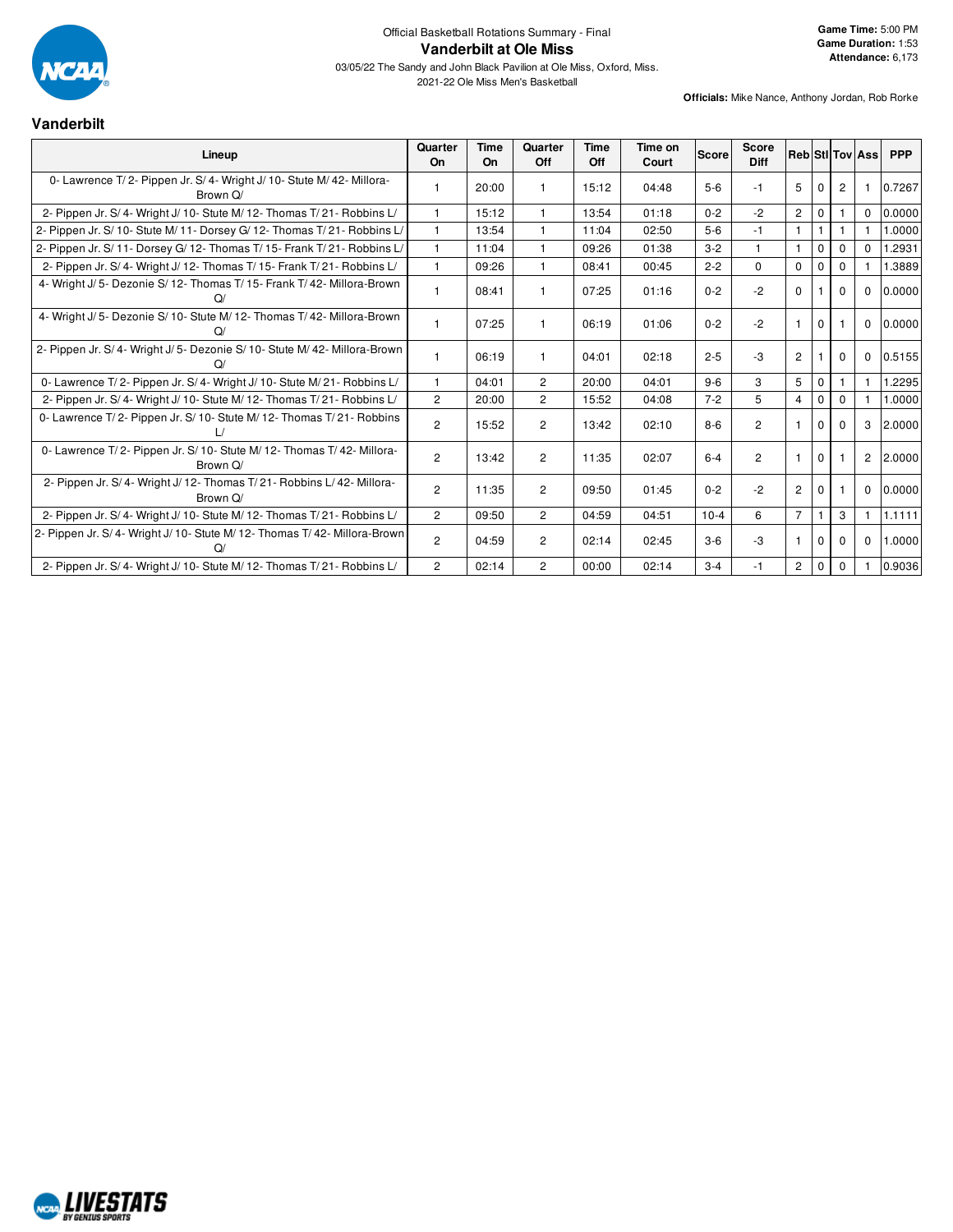

2021-22 Ole Miss Men's Basketball

**Ole Miss**

| Lineup                                                                  | Quarter<br>On  | Time<br>On | Quarter<br>Off | Time<br>Off | Time on<br>Court | <b>Score</b> | <b>Score</b><br><b>Diff</b> | <b>Reb Stillov Ass</b> |              |                |                | <b>PPP</b> |
|-------------------------------------------------------------------------|----------------|------------|----------------|-------------|------------------|--------------|-----------------------------|------------------------|--------------|----------------|----------------|------------|
| 3- Brooks N/4- Brakefield J/11- Murrell M/24- Joiner J/33- McBride J/   | 1              | 20:00      | $\mathbf{1}$   | 17:20       | 02:40            | $0 - 2$      | $-2$                        | 3                      | $\mathbf{0}$ | $\mathbf 0$    | $\Omega$       | 0.0000     |
| 3- Brooks N/4- Brakefield J/11- Murrell M/14- Fagan T/24- Joiner J/     | 1              | 17:20      | $\mathbf{1}$   | 15:12       | 02:08            | $6 - 3$      | 3                           | $\Omega$               | $\Omega$     | $\Omega$       | $\overline{2}$ | 1.5000     |
| 1- Crowley A/3- Brooks N/4- Brakefield J/11- Murrell M/14- Fagan T/     | $\mathbf{1}$   | 15:12      | $\overline{1}$ | 13:54       | 01:18            | $2 - 0$      | $\overline{c}$              | $\overline{c}$         | $\mathbf 0$  | $\Omega$       |                | 0.6667     |
| 1- Crowley A/11- Murrell M/14- Fagan T/15- Rodriguez L/23- Hunter<br>S/ | 1              | 13:54      | $\mathbf{1}$   | 11:04       | 02:50            | $6-5$        |                             | $\overline{2}$         |              |                | $\mathbf{1}$   | 1.2000     |
| 1- Crowley A/ 14- Fagan T/ 15- Rodriguez L/ 23- Hunter S/ 24- Joiner J/ | $\mathbf{1}$   | 11:04      | $\overline{1}$ | 10:30       | 00:34            | $0 - 2$      | $-2$                        | $\Omega$               | $\mathbf{0}$ | $\mathbf 0$    | $\Omega$       | 0.0000     |
| 1- Crowley A/3- Brooks N/11- Murrell M/15- Rodriguez L/24- Joiner J/    | $\mathbf{1}$   | 10:30      | $\overline{1}$ | 09:26       | 01:04            | $2 - 1$      |                             | $\mathbf{1}$           | $\Omega$     | $\Omega$       |                | 2.0000     |
| 1- Crowley A/3- Brooks N/4- Brakefield J/15- Rodriguez L/24- Joiner     |                | 09:26      | $\mathbf{1}$   | 07:25       | 02:01            | $4 - 2$      | $\overline{2}$              | 3                      | $\Omega$     | $\overline{2}$ | 2              | 1.0000     |
| 1- Crowley A/4- Brakefield J/15- Rodriguez L/23- Hunter S/24- Joiner    | 1              | 07:25      | $\mathbf{1}$   | 06:19       | 01:06            | $2 - 0$      | $\overline{2}$              | $\Omega$               |              | $\Omega$       | $\mathbf 0$    | 2.0000     |
| 1- Crowley A/4- Brakefield J/14- Fagan T/15- Rodriguez L/23- Hunter     |                | 06:19      | $\mathbf{1}$   | 04:01       | 02:18            | $5 - 2$      | 3                           | 3                      | $\mathbf 0$  |                | -1             | 1.2500     |
| 4- Brakefield J/5- White J/14- Fagan T/15- Rodriguez L/23- Hunter S/    |                | 04:01      | -1             | 02:48       | 01:13            | $2 - 4$      | $-2$                        | $\mathbf 0$            |              | $\Omega$       | $\Omega$       | 1.0000     |
| 1- Crowley A/3- Brooks N/4- Brakefield J/5- White J/14- Fagan T/        |                | 02:48      | $\mathbf{1}$   | 02:01       | 00:47            | $0 - 2$      | $-2$                        | $\Omega$               | $\mathbf 0$  | $\mathbf 0$    | $\Omega$       | 0.0000     |
| 1- Crowley A/4- Brakefield J/5- White J/14- Fagan T/23- Hunter S/       | $\mathbf{1}$   | 02:01      | $\overline{1}$ | 00:27       | 01:33            | $1 - 3$      | $-2$                        | $\mathbf{1}$           | $\mathbf 0$  | $\mathbf 0$    | $\Omega$       | 0.3472     |
| 1- Crowley A/4- Brakefield J/5- White J/15- Rodriguez L/23- Hunter S/   | $\mathbf{1}$   | 00:27      | $\overline{2}$ | 20:00       | 00:28            | $3-0$        | 3                           | $\mathbf{1}$           | $\mathbf 0$  | $\mathbf 0$    |                | 3.0000     |
| 1- Crowley A/3- Brooks N/4- Brakefield J/11- Murrell M/24- Joiner J/    | $\overline{c}$ | 20:00      | $\overline{2}$ | 15:52       | 04:08            | $2 - 7$      | $-5$                        | 5                      | $\Omega$     | 2              | $\Omega$       | 0.2857     |
| 1- Crowley A/3- Brooks N/4- Brakefield J/11- Murrell M/14- Fagan T/     | $\overline{c}$ | 15:52      | $\overline{2}$ | 15:16       | 00:36            | $0 - 2$      | $-2$                        | $\mathbf{1}$           | $\mathbf{0}$ | $\Omega$       | $\Omega$       | 0.0000     |
| 1- Crowley A/3- Brooks N/11- Murrell M/14- Fagan T/15- Rodriguez        | $\overline{2}$ | 15:16      | $\overline{c}$ | 13:42       | 01:34            | $6-6$        | 0                           | $\mathbf 0$            | $\mathbf 0$  | 0              | $\overline{c}$ | 3.0000     |
| 1- Crowley A/3- Brooks N/11- Murrell M/15- Rodriguez L/24- Joiner J/    | $\overline{2}$ | 13:42      | $\overline{2}$ | 10:15       | 03:27            | $4 - 6$      | $-2$                        | $\overline{2}$         | $\mathbf 0$  | 0              | $\overline{2}$ | 0.8000     |
| 4- Brakefield J/ 5- White J/ 11- Murrell M/ 23- Hunter S/ 24- Joiner J/ | $\overline{2}$ | 10:15      | $\overline{2}$ | 08:27       | 01:48            | $2 - 0$      | $\overline{c}$              | $\mathbf{1}$           | $\mathbf{0}$ | $\mathbf 0$    |                | 0.5000     |
| 1- Crowley A/4- Brakefield J/5- White J/11- Murrell M/23- Hunter S/     | $\overline{2}$ | 08:27      | 2              | 07:21       | 01:06            | $0 - 4$      | $-4$                        | $\Omega$               | $\mathbf 0$  |                | $\Omega$       | 0.0000     |
| 1- Crowley A/3- Brooks N/4- Brakefield J/14- Fagan T/24- Joiner J/      | $\overline{c}$ | 07:21      | $\overline{c}$ | 04:59       | 02:22            | $4 - 6$      | $-2$                        | $\mathbf{1}$           | $\mathbf{1}$ | $\Omega$       | $\Omega$       | 1.0309     |
| 1- Crowley A/3- Brooks N/4- Brakefield J/11- Murrell M/15- Rodriguez    | $\overline{c}$ | 04:59      | $\overline{c}$ | 02:14       | 02:45            | $6 - 3$      | 3                           | 3                      | $\mathbf 0$  |                | 1              | 1.5464     |
| 1- Crowley A/3- Brooks N/4- Brakefield J/11- Murrell M/24- Joiner J/    | $\overline{c}$ | 02:14      | $\overline{2}$ | 00:31       | 01:43            | $4 - 3$      | $\mathbf{1}$                | $\mathbf{1}$           | $\mathbf 0$  | $\mathbf 0$    | $\Omega$       | 1.6393     |
| 1- Crowley A/3- Brooks N/4- Brakefield J/5- White J/11- Murrell M/      | $\overline{c}$ | 00:31      | $\overline{c}$ | 00:00       | 00:31            | $0 - 0$      | $\Omega$                    | 3                      | $\Omega$     | $\Omega$       | $\Omega$       | 0.0000     |

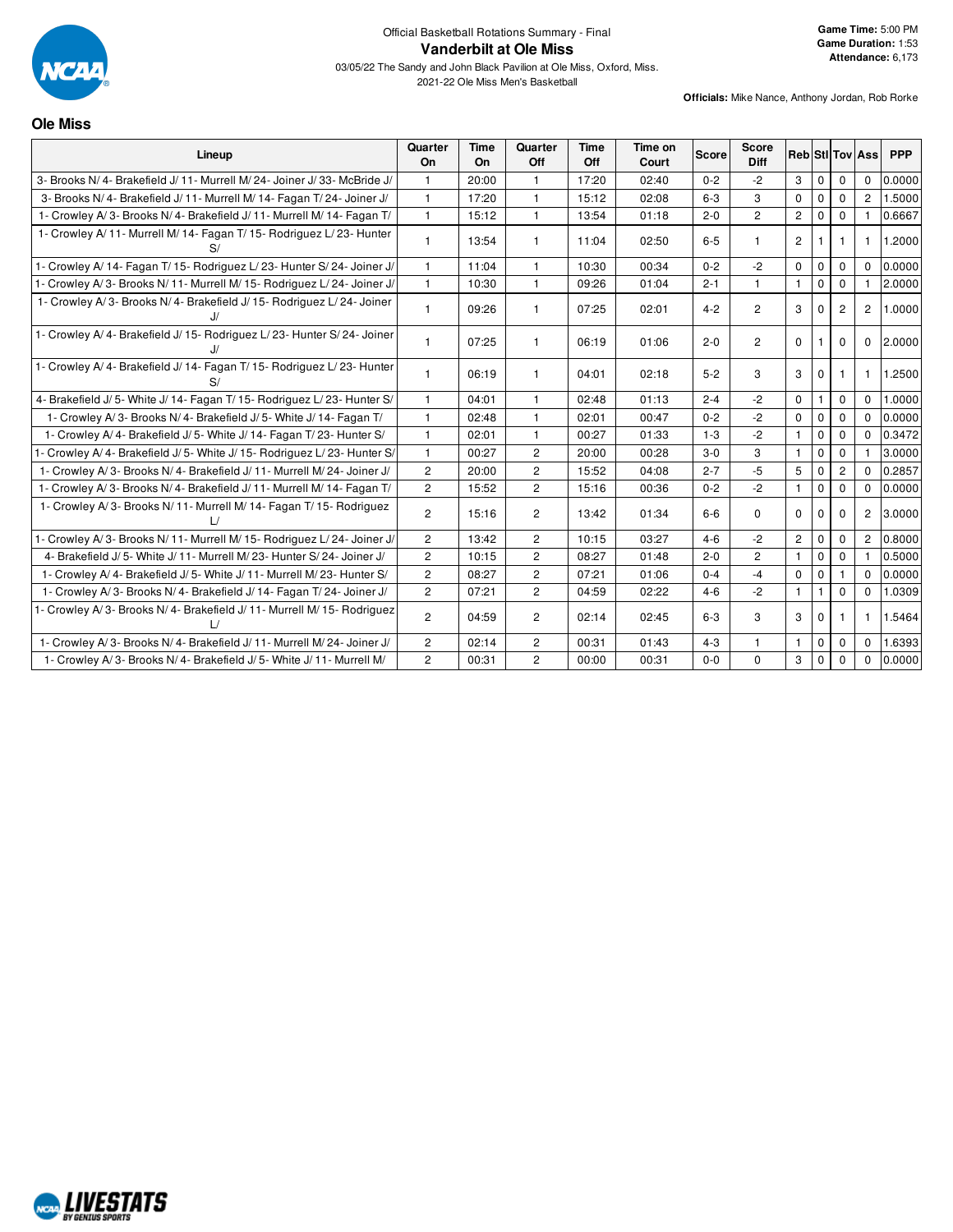

## **Vanderbilt**

| Lineup                                                                         | Time  | Score     | <b>Score Diff</b> | Pts/Min | Reb |          |                | Stil Toy Ass | <b>PPP</b> |
|--------------------------------------------------------------------------------|-------|-----------|-------------------|---------|-----|----------|----------------|--------------|------------|
| 2- Pippen Jr. S/4- Wright J/10- Stute M/12- Thomas T/21- Robbins L/            | 12:31 | $20 - 12$ | 8                 | 1.5979  | 15  |          | 4              | З            | 0.9381     |
| 0- Lawrence T/2- Pippen Jr. S/4- Wright J/10- Stute M/42- Millora-Brown Q/     | 04:48 | $5-6$     | -1                | 1.0417  | 5   | 0        | $\overline{2}$ |              | 0.7267     |
| 0- Lawrence T/2- Pippen Jr. S/4- Wright J/10- Stute M/21- Robbins L/           | 04:01 | $9 - 6$   | 3                 | 2.2407  | 5   | 0        |                |              | 1.2295     |
| 2- Pippen Jr. S/ 10- Stute M/ 11- Dorsey G/ 12- Thomas T/ 21- Robbins L/       | 02:50 | $5-6$     | -1                | 1.7647  |     |          |                |              | 1.0000     |
| 2- Pippen Jr. S/4- Wright J/10- Stute M/12- Thomas T/42- Millora-Brown Q/      | 02:45 | $3-6$     | -3                | 1.0909  |     | 0        | $\Omega$       |              | 1.0000     |
| 2- Pippen Jr. S/4- Wright J/5- Dezonie S/10- Stute M/42- Millora-Brown Q/      | 02:18 | $2 - 5$   | -3                | 0.8696  | 2   |          | $\Omega$       |              | 0.5155     |
| 0- Lawrence T/2- Pippen Jr. S/10- Stute M/12- Thomas T/21- Robbins L/          | 02:10 | $8 - 6$   | $\overline{2}$    | 3.6923  |     | 0        | $\Omega$       | 3            | 2.0000     |
| 0- Lawrence T/2- Pippen Jr. S/ 10- Stute M/ 12- Thomas T/ 42- Millora-Brown Q/ | 02:07 | $6 - 4$   | $\overline{2}$    | 2.8346  |     | 0        |                | 2            | 2.0000     |
| 2- Pippen Jr. S/4- Wright J/12- Thomas T/21- Robbins L/42- Millora-Brown Q/    | 01:45 | $0 - 2$   | -2                | 0.0000  | 2   | 0        |                | $\Omega$     | 0.0000     |
| 2- Pippen Jr. S/ 11- Dorsey G/ 12- Thomas T/ 15- Frank T/ 21- Robbins L/       | 01:38 | $3-2$     |                   | 1.8367  |     | $\Omega$ | $\Omega$       | $\Omega$     | 1.2931     |
| 4- Wright J/5- Dezonie S/12- Thomas T/15- Frank T/42- Millora-Brown Q/         | 01:16 | $0 - 2$   | $-2$              | 0.0000  | 0   |          | $\Omega$       |              | 0.0000     |
| 4- Wright J/5- Dezonie S/10- Stute M/12- Thomas T/42- Millora-Brown Q/         | 01:06 | $0 - 2$   | $-2$              | 0.0000  |     | 0        |                |              | 0.0000     |
| 2- Pippen Jr. S/4- Wright J/12- Thomas T/15- Frank T/21- Robbins L/            | 00:45 | $2 - 2$   | $\Omega$          | 2.6667  | O   | 0        | $\Omega$       |              | 1.3889     |